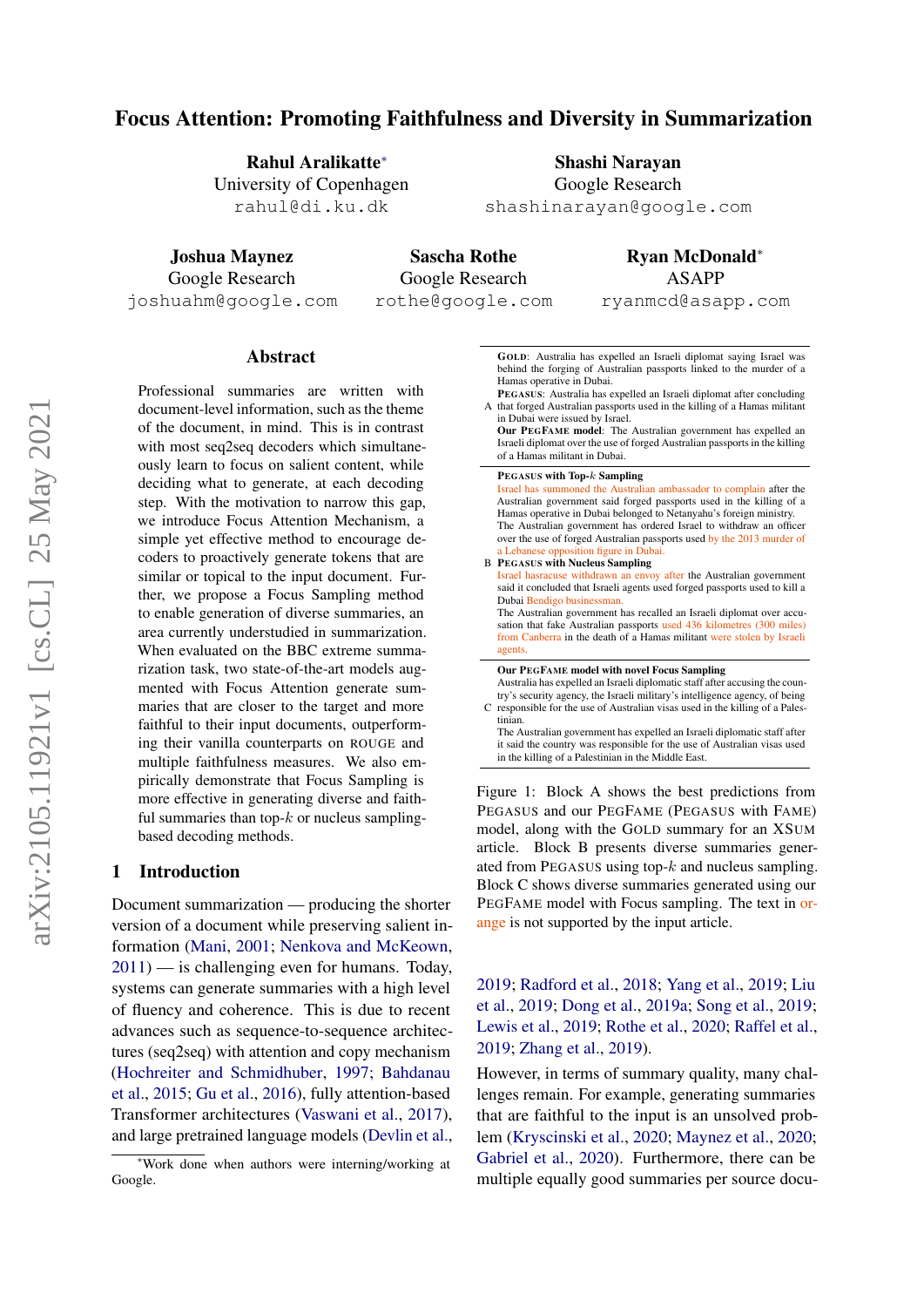ment. Neural generation models fail to account for this and tend to generate outputs with low diversity due to standard likelihood training, approximate decoding objectives, and lack of high quality multireference datasets [\(Fan et al.,](#page-10-4) [2018;](#page-10-4) [Kulikov et al.,](#page-11-6) [2019;](#page-11-6) [Freitag et al.,](#page-10-5) [2020;](#page-10-5) [Choi et al.,](#page-9-2) [2020\)](#page-9-2). Not much attention has been given to generation of diverse, yet faithful summaries – two goals are often challenging to achieve simultaneously [\(Hashimoto](#page-10-6) [et al.,](#page-10-6) [2019\)](#page-10-6); a model can produce diverse outputs through sampling [\(Fan et al.,](#page-10-4) [2018;](#page-10-4) [Holtzman et al.,](#page-10-7) [2020\)](#page-10-7), but at the cost of quality.

In this paper we introduce a Focus Attention MEchanism (or FAME) to transformer-based seq2seq architectures. FAME is inspired by how humans write summaries. Specifically, FAME aims to perform source-side planning to focus the summary on supported and topical content. FAME achieves this through a novel technique which augments standard contextual representations with a dynamic source-conditioned vocabulary biasing layer. We present the following experimental findings:

FAME promotes summaries faithful to the source When evaluated on the BBC extreme summarization task (XSUM; [Narayan et al.,](#page-11-7) [2018\)](#page-11-7), experiments with two state-of-the-art summarizers – ROBERTAS2S [\(Rothe et al.,](#page-12-2) [2020\)](#page-12-2) and PEGA-SUS [\(Zhang et al.,](#page-13-1) [2019\)](#page-13-1) – show that both models generate summaries that are more faithful to their input documents when augmented with FAME, in comparison with their vanilla counterparts.<sup>[1](#page-1-0)</sup> Faithfulness is measured through a variety of previously proposed metrics. In addition, we leverage the manually annotated document-summary pairs for faithfulness from [Maynez et al.](#page-11-5) [\(2020\)](#page-11-5) and train a scorer which serves as an efficient proxy for expensive human evaluations. We call this metric *BERTFaithful*.

FAME enables diverse summaries FAME, by design, supports *Focus Sampling* – a technique that is more effective in sampling topically relevant tokens to generate diverse, yet topically consistent and faithful outputs, than other sampling methods [\(Fan et al.,](#page-10-4) [2018;](#page-10-4) [Holtzman et al.,](#page-10-7) [2020\)](#page-10-7). Figure [1](#page-0-0) illustrates how focus sampling generates better summaries than other sampling methods. We demonstrate the effectiveness of our new Focus

Sampling technique using a variety of existing diversity and faithfulness measures. Empirically, we find that optimizing for high diversity often comes at the cost of faithfulness. Thus FAME provides a mechanism for trading-off high faithfulness with better diversity in summarization.

## 2 Related Work

Task-Specific Architectural Priors Several works enhance seq2seq architectures with taskspecific priors. Pointer-generator style models [\(See et al.,](#page-12-4) [2017;](#page-12-4) [Xu et al.,](#page-13-2) [2020\)](#page-13-2) can accurately generate mostly extractive summaries by copying words from the source text via pointing. Text editing models [\(Malmi et al.,](#page-11-8) [2019;](#page-11-8) [Dong et al.,](#page-9-3) [2019b;](#page-9-3) [Mallinson et al.,](#page-11-9) [2020\)](#page-11-9) cast text generation as a sequence tagging problem with carefully selected edit operations required for the task. Others focus on improving content selection to better constrain the model to likely input phrases [\(Gehrmann et al.,](#page-10-8) [2018\)](#page-10-8) or by improving the representation of relevant input tokens [\(Zhou et al.,](#page-13-3) [2017\)](#page-13-3). Instead of directly modeling such priors, FAME learns the theme of the document through dynamic vocabulary biasing. Thus, FAME can be seen as a generalization of Pointer-generator or text-editing models via soft vocabulary learning. In fact, our FAME models achieve state-of-the-art on text-editing tasks (Appendix [C\)](#page-15-0).

Topic-Aware Generation Models The idea of capturing document-level semantic information has been widely explored in the summarization community. [Barzilay and Elhadad](#page-9-4) [\(1997\)](#page-9-4) use WordNet [\(Fellbaum,](#page-10-9) [1998\)](#page-10-9) to model a text's content relative to a topic based on lexical chains. [Lin and Hovy](#page-11-10) [\(2000\)](#page-11-10) propose to learn topic signatures for summarizing documents. Recently, document-level topic information has been used for improving neural language models [\(Mikolov and Zweig,](#page-11-11) [2012;](#page-11-11) [Ghosh](#page-10-10) [et al.,](#page-10-10) [2016;](#page-10-10) [Dieng et al.,](#page-9-5) [2017;](#page-9-5) [Karmaker Santu](#page-10-11) [et al.,](#page-10-11) [2019\)](#page-10-11), neural response generators [\(Xing et al.,](#page-13-4) [2017;](#page-13-4) [Dziri et al.,](#page-9-6) [2019\)](#page-9-6), and not surprisingly, neural summarizers [\(Narayan et al.,](#page-11-7) [2018;](#page-11-7) [Ailem et al.,](#page-8-1) [2019;](#page-8-1) [Wang et al.,](#page-12-5) [2020c\)](#page-12-5). Both, [Narayan et al.](#page-11-7) [\(2018\)](#page-11-7) and [Ailem et al.](#page-8-1) [\(2019\)](#page-8-1), use a pretrained Latent Dirichlet Allocation (LDA; [Blei et al.,](#page-9-7) [2003\)](#page-9-7) model, whereas, [Wang et al.](#page-12-5) [\(2020c\)](#page-12-5) use Poisson factor analysis [\(Zhou et al.,](#page-13-5) [2012\)](#page-13-5), to synthesize topic vectors for the input. Instead, we dynamically learn a target-induced topic distribution for the input under the assumption that the human-written

<span id="page-1-0"></span><sup>&</sup>lt;sup>1</sup>In the paper we focus on assessing FAME on XSUM. But other summarization and text editing results can be found in Appendix [B](#page-14-0) and [C.](#page-15-0)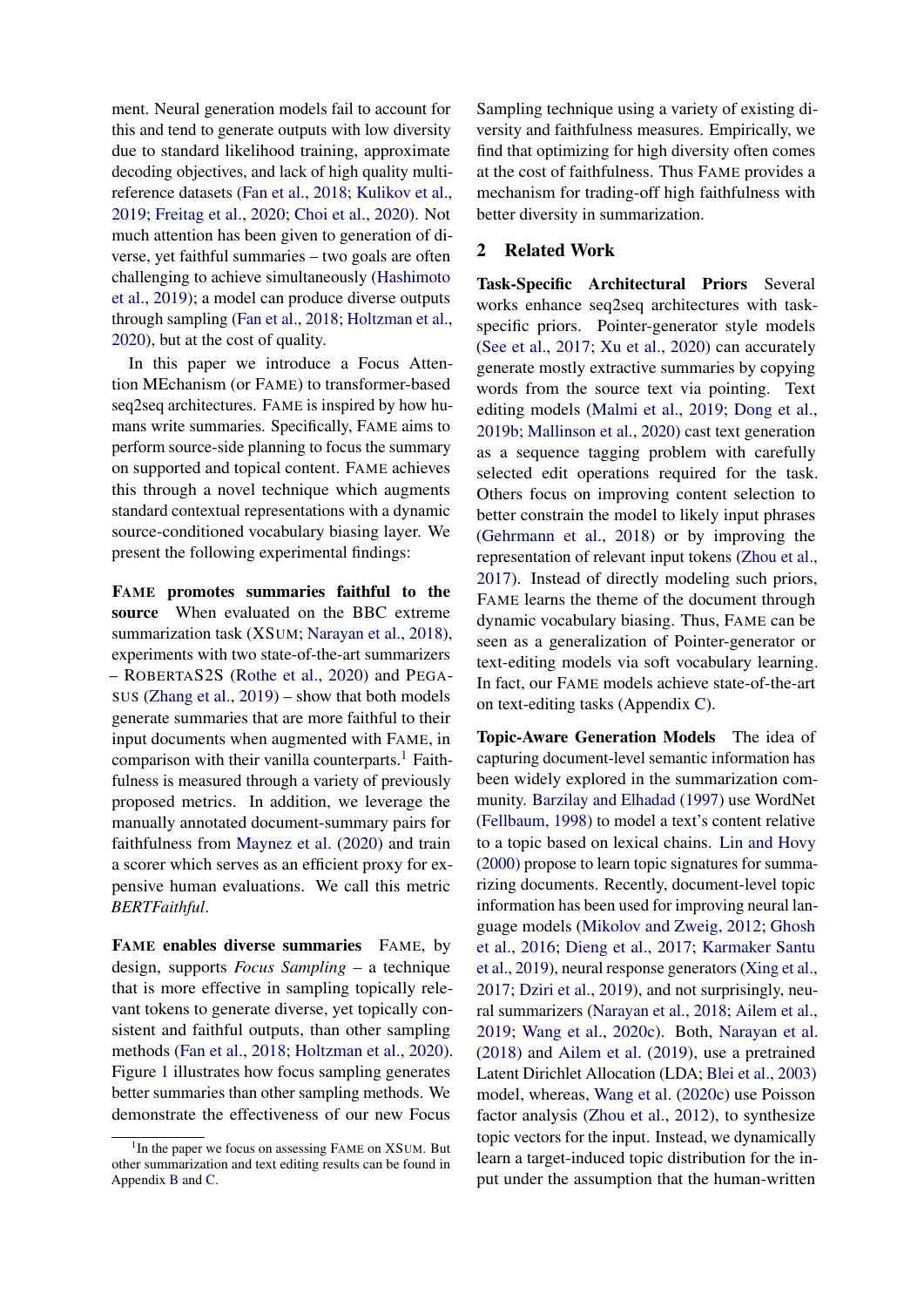summary is a good proxy for the input document.

Faithful Generation Models [Cao et al.](#page-9-8) [\(2017\)](#page-9-8) force faithful generation by conditioning on both source text and extracted fact descriptions from the source text. [Song et al.](#page-12-6) [\(2020\)](#page-12-6) propose to jointly generate a sentence and its syntactic dependency parse to induce grammaticality and faithfulness. [Tian et al.](#page-12-7) [\(2019\)](#page-12-7) learn a confidence score to ensure that the model attends to the source whenever necessary. [Wang et al.](#page-12-8) [\(2020d\)](#page-12-8) introduce new inputoutput matching and embedding similarity losses to alleviate hallucination issues. Yet, the task of generating text that is consistent with the input remains an open problem [\(Gabriel et al.,](#page-10-3) [2020\)](#page-10-3).

Diverse Generation Models There has been a surge of interest in making language models generate more diverse and human-like outputs. [Vijayaku](#page-12-9)[mar et al.](#page-12-9) [\(2018\)](#page-12-9) and [Kulikov et al.](#page-11-6) [\(2019\)](#page-11-6) diversify beam search, using a task-specific scoring function, or constrain beam hypotheses to be sufficiently different. Others avoid text degeneration by truncating the unreliable tail of the probability distribution at each decoding step, either by sampling from the top-k tokens (*Top-*k *Sampling*; [Fan et al.,](#page-10-4) [2018\)](#page-10-4) or by sampling from a dynamic nucleus of tokens with the bulk of the probability mass (*Nucleus Sampling*; [Holtzman et al.,](#page-10-7) [2020\)](#page-10-7). Others modify the training objective to make the distribution sparse [\(Martins et al.,](#page-11-12) [2020\)](#page-11-12) or assign lower probability to unlikely generations [\(Welleck et al.,](#page-12-10) [2019a\)](#page-12-10).

For conditional text generation, most work focuses on generating diverse questions [\(Narayan](#page-11-13) [et al.,](#page-11-13) [2016;](#page-11-13) [Dong et al.,](#page-9-9) [2017;](#page-9-9) [Sultan et al.,](#page-12-11) [2020;](#page-12-11) [Wang et al.,](#page-12-12) [2020b\)](#page-12-12) or paraphrases [\(Li et al.,](#page-11-14) [2016b;](#page-11-14) [Dai et al.,](#page-9-10) [2017;](#page-9-10) [Xu et al.,](#page-13-6) [2018;](#page-13-6) [Cao and Wan,](#page-9-11) [2020\)](#page-9-11). Following [Gehrmann et al.](#page-10-8) [\(2018\)](#page-10-8), [Cho](#page-9-12) [et al.](#page-9-12) [\(2019\)](#page-9-12) use a mixture of experts to sample different binary masks on the source sequence for diverse content selection for summarization.

Our focus sampling is similar to top- $k$  and nucleus sampling methods; in that it truncates the tail of the probability distribution. However, instead of truncating it at each decoding step, it biases the decoder proactively to generate output from a set of tokens which are topically-relevant to the input.

#### 3 Summarization with Focus Attention

Given an input document  $X_{1:n}$ , we aim to generate its summary  $Y_{1:m}$ , where n and m are input and output sequence lengths. We address this prob-

<span id="page-2-0"></span>

Figure 2: A Transformer-based encoder-decoder architecture with FAME.

lem using seq2seq architectures with Transformer encoder and decoder, augmented with FAME, as depicted in Figure [2.](#page-2-0) FAME learns a distribution  $t_{x_i}$ for each input token  $x_i$  over the vocabulary, measuring similarity of  $x_i$  (in context) to the tokens in the vocabulary. The vocabulary distributions,  $t_{x_i}$ , for all  $x_i$  are combined to form a dynamic vocabulary bias that is added to the decoder logits. This mechanism enhances the conditioning on the input source and encourages the decoder to generate tokens that are topically similar to the input.

Transformer-based seq2seq Model The encoder uses BERT Transformer layers with multiheaded self-attention to encode  $X$  to a vector sequence  $\mathbf{X} = \mathbf{x}_1, \dots, \mathbf{x}_n$ , with  $\mathbf{x}_i \in \mathbb{R}^h$ , where h is the size of hidden representation. The decoder uses an identical architecture, except that at decoding step  $t$ , layer  $l$  adds a conditional representation  $y_t^l \in \mathbb{R}^h$  for the token  $y_t$  by attending to the output representation  $Y_{1:t-1}^{l-1} = y_1^{l-1}, \ldots, y_{t-1}^{l-1}$  generated so far through self-attention and by attending to the input contextual representation  $X$  through encoderdecoder attention. The probability of predicting the next token  $y_t$  from a vocabulary V is:

<span id="page-2-1"></span>
$$
p(y_t|Y_{1:t-1}, X; \theta) = \text{softmax}(\boldsymbol{E}\boldsymbol{y}_t^L), \quad (1)
$$

where,  $y_t^L$  is the representation from the final decoder layer L,  $E \in \mathbb{R}^{|V| \times h}$  the embedding matrix and  $\theta$  the model parameters. Parameters are trained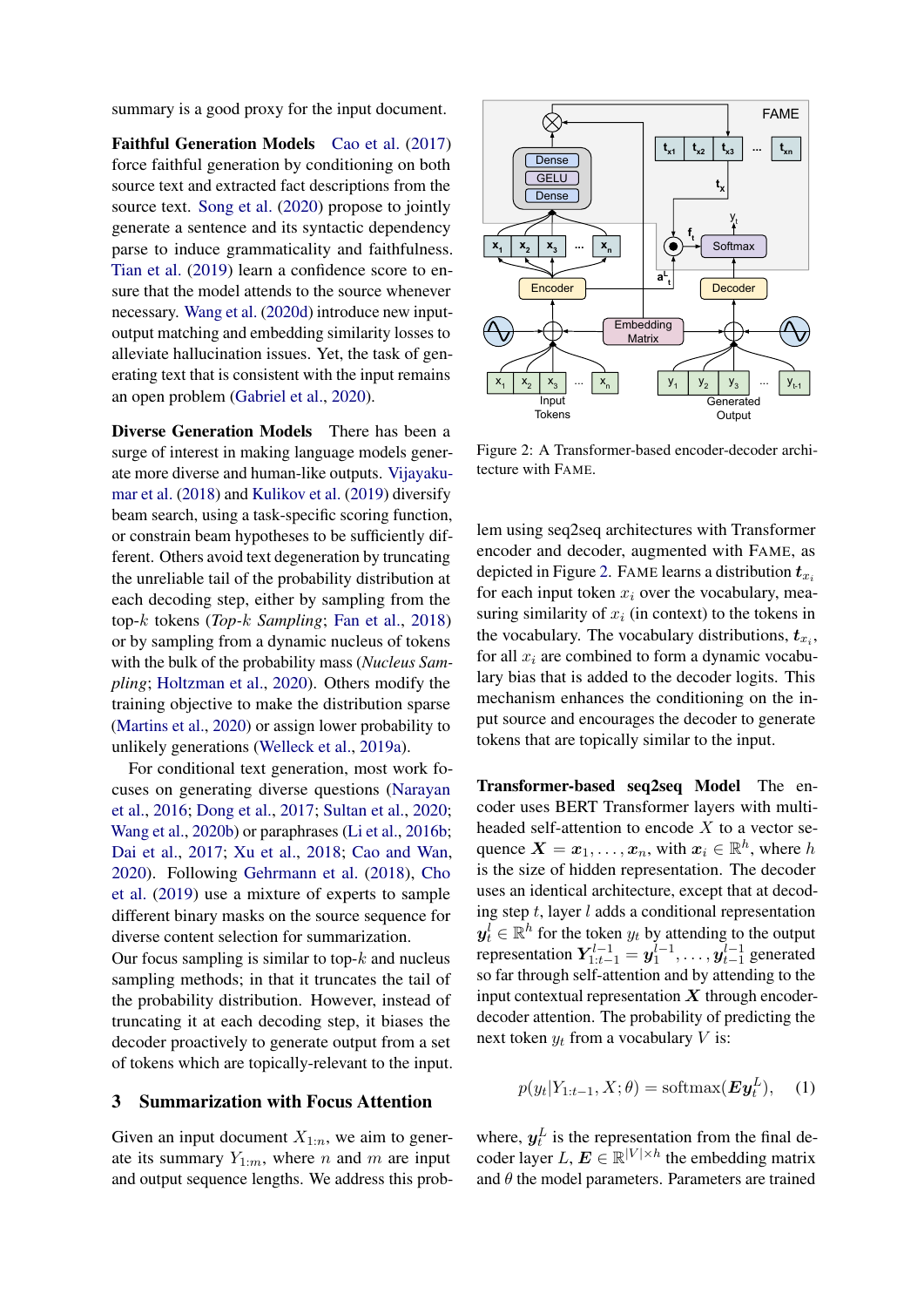by minimizing cross-entropy at each decoding step:

$$
L_{\text{MLE}}(\theta) = -\frac{1}{m} \sum_{i=1}^{m} \log p(\hat{y}_t | \hat{Y}_{1:t-1}, X; \theta),
$$

where,  $\hat{Y}_{1:m}$  is the human-written summary.

Focus Attention MEchansim (FAME) It is challenging for a decoder to obtain all relevant information from the conditional representation  $\bm{y}^L_t$  to learn the vocabulary output logits such that predictions  $y_t$  are consistent with the input. Other modeling factors, specifically the decoder language model, can overwhelm model predictions. FAME (Figure [2\)](#page-2-0) addresses this by introducing a short-circuit from the source to the vocabulary output logits via a source-conditioned bias on vocabulary items.

We take the encoder representation  $X =$  $x_1, \ldots, x_n$  and learn a *Token-level Vocabulary Distribution*  $\boldsymbol{t}_{x_i}$  *=*  $\text{gelu}(\boldsymbol{x}_i\boldsymbol{W}_1)\boldsymbol{W}_2\boldsymbol{E}$  $\in$  $\mathbb{R}^{|V|}$ *, for* each token  $x_i$  in the input sequence  $X$ .  $t_{x_i}$  measures the contextual similarity of the input token  $x_i$ to the tokens in the vocabulary;  $W_1 \in \mathbb{R}^{h \times h'}$  and  $W_2 \in \mathbb{R}^{h' \times h}$  are parameters of newly introduced dense layers,  $h'$  is the intermediate filter size. We define a *Source-conditioned Vocabulary Distribution* as  $t_X = 1/n \sum_{i=1}^n t_{x_i} \in \mathbb{R}^{|V|}$  as an average of token-level vocabulary distributions for tokens present in the input sequence  $X$ , capturing the similarity of  $X$  to the tokens in the vocabulary.

Let  $a_t^L \in \mathbb{R}^n$  be the encoder-decoder attention distribution over the source tokens for the output token  $y_t$  and the final decoder layer L. We use  $a_t^L$  to produce a weighted sum of the token-level vocabulary distributions to compute a dynamic vocabulary bias, or *Focus Bias*  $f_t = \sum_{i=1}^n a_{t,i}^L t_{x_i} \in \mathbb{R}^{|V|}$  at decoding step  $t$ . We modify the probability of predicting the next token  $y_t$  from a vocabulary V as:

$$
p(y_t|Y_{1:t-1}, X; \theta) = \text{softmax}(\boldsymbol{y}_t^L \boldsymbol{E} + \boldsymbol{f}_t) \quad (2)
$$

We call this *Focused Probability Distribution*, and it modifies the output logits dynamically to put more focus on those tokens in the vocabulary which are similar to the attended tokens in  $X$ . The focus bias introduces a human-inspired control to the model where we do not generate the output in a fully abstractive manner (as in Eq.  $(1)$ ), but we proactively generate output tokens that are similar to the input tokens (as in Eq. [\(2\)](#page-3-0)).

Summary-induced Topic Focused Distribution We aim to guide our focus bias  $f_t$  to be a better

representative of the topical content relevant for the task. We achieve this by using the human-written summary  $\hat{Y}$  as a proxy for the topical content of the input and impose the following prior on the source-conditioned vocabulary distribution  $t_X$ :

$$
L_{\text{Topic}}(\theta) = -\frac{1}{|V|} \sum_{i=1}^{|V|} ([v_i \in \hat{Y}] \log(\sigma(\boldsymbol{t}_{X,i}))
$$

$$
+ [v_i \notin \hat{Y}] \log(1 - \sigma(\boldsymbol{t}_{X,i})))
$$

We further refine Eq. [\(3\)](#page-3-1) by replacing  $\hat{Y}$  with  $\hat{Y}_c$  =  $\hat{Y} - F$ , where F is a set of |F| most frequent tokens in the vocabulary, $2$  to improve focus on content words. Our final loss function is then

<span id="page-3-5"></span><span id="page-3-1"></span>
$$
L = \lambda L_{\text{MLE}} + (1 - \lambda) L_{\text{Topic}}, \tag{4}
$$

where,  $\lambda$  is an hyper parameter.<sup>[3](#page-3-3)</sup>

By enforcing  $t<sub>X</sub>$  to be a topic distribution for the input X, we encourage the focus bias  $f_t$  to promote topically relevant tokens, and subsequently generate topically consistent outputs. Importantly, our focus bias with target-induced topic distribution is task-agnostic and less vulnerable to reference divergence issues [\(Dhingra et al.,](#page-9-13) [2019;](#page-9-13) [Maynez](#page-11-5) [et al.,](#page-11-5) [2020\)](#page-11-5), and can learn any property embodied in the target relevant for the task. For example, depending on the task,  $f_t$  can learn to favour input tokens (e.g., for mostly extractive summaries) or new tokens (e.g., for mostly abstractive summaries). This is in sharp contrast to models that introduce task-specific priors, e.g., the pointer-generator network [\(See et al.,](#page-12-4) [2017\)](#page-12-4) that can copy words from the source text, but does not do well on extreme summarization which is highly abstractive in nature [\(Narayan et al.,](#page-11-7) [2018\)](#page-11-7).

<span id="page-3-0"></span>Focus Sampling: Promoting Diversity in Faithful Generation We introduce *Focus Sampling* with FAME to construct a subset  $V_k \subseteq V$  by sampling k tokens from the topic distribution  $t_X$ (Focus $_{\text{sample},k}$ ). Then, we modify Eq. [\(2\)](#page-3-0) as

<span id="page-3-4"></span>
$$
p(y_t|Y_{1:t-1}, X; \theta) =
$$
  
\n
$$
\begin{cases}\n\text{softmax}(\boldsymbol{y}_t^L \boldsymbol{E} + f_t)_i & \text{if } v_i \in V_k \cup F_{(5)} \\
0, & \text{otherwise.} \n\end{cases}
$$

For document summarization, the subset  $V_k$  will capture topically salient tokens necessary to generate a summary;  $F$  is always added to  $V_k$  to ensure

<span id="page-3-2"></span> $2$ which are usually articles or other function words.

<span id="page-3-3"></span> $3\lambda$  is set to 0.5 for all experiments.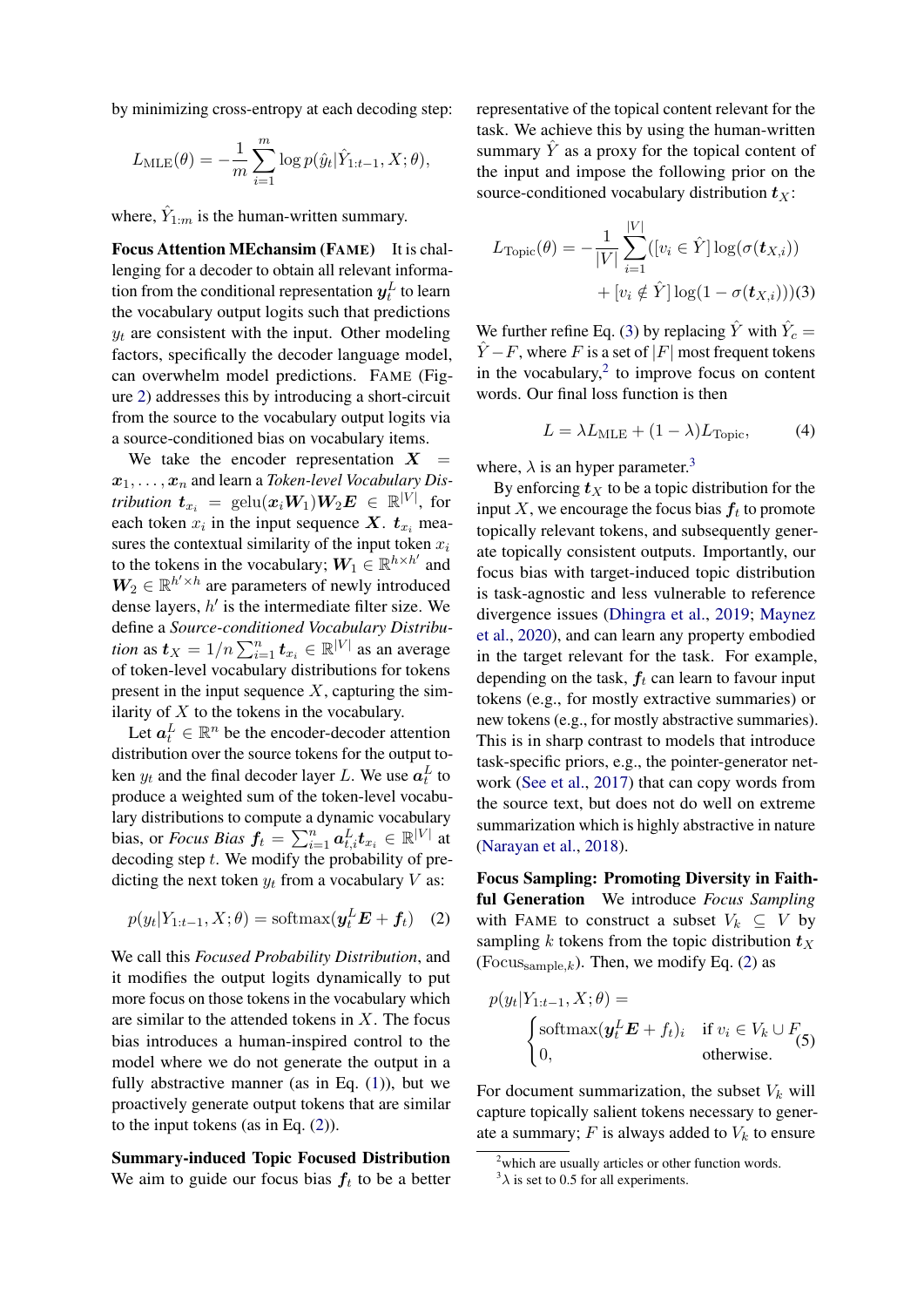that the model has access to function words. By tuning the parameters of sampling, we can enforce the model to control the faithfulness or diversity of the outputs.

Focus sampling has similarities to top- $k$  $(Div_{\text{top},k};$  [Fan et al.,](#page-10-4) [2018\)](#page-10-4) and nucleus sampling (Divnucleus; [Holtzman et al.,](#page-10-7) [2020\)](#page-10-7); in that they all aim to promote diversity. At each decoding step, the top- $k$  sampling diversifies the generation process by sampling a token from the top  $k$  tokens in the final output distribution. Similarly, nucleus sampling samples from a dynamic nucleus of tokens containing the vast majority (with a cumulative probability p) of the probability distribution. Both top- $k$  and nucleus sampling shorten the tail of the output distribution at each decoding step, whereas focus sampling constrains the decoder to use a fixed and topically relevant vocabulary  $V_k$ . Unlike the other two techniques,  $Focus_{\text{sample},k}$  can also benefit from standard beam search decoding, leading to superior generation that is not only diverse, but also consistent with the input document.

#### 4 Experimental Setup

In this section we present our experimental setup to assess the ability of our FAME models to generate faithful summaries and to demonstrate that focus sampling is more effective in generating diverse and faithful summaries than other sampling-based decoding methods.

#### 4.1 Extreme Summarization

We evaluate FAME models on extreme document summarization (XSUM; [Narayan et al.,](#page-11-7) [2018\)](#page-11-7). The XSUM summaries, are extreme in that the documents are summarized into single-sentence summaries. These summaries demonstrate a high level of abstractiveness, and generating them automatically requires document-level inference, abstraction, and paraphrasing. Due to their extreme nature, XSUM summaries are ideal to evaluate FAME mod-els' ability to capture the theme of the document.<sup>[4](#page-4-0)</sup> We use on the original cased version consisting of 204,045/11,332/11,334 training/validation/test document-summary pairs. During training, the input documents are truncated to 512 tokens. The

length of the summaries are limited to 64.

#### 4.2 Pretrained Models with FAME

We introduce FAME to two popular seq2seq architectures: RoBERTa initialized seq2seq (ROBERTAS2S, [Rothe et al.,](#page-12-2) [2020\)](#page-12-2) and PEGASUS [\(Zhang et al.,](#page-13-1) [2019\)](#page-13-1). We refer ROBERTAS2S models with FAME as ROBFAME and PEGASUS with FAME with PEGFAME.

We experiment with ROBERTAS2S-Large with shared encoder and decoder; it has 24 layers, a hidden size of 1024, filter size of 4096, 16 attention heads, and a vocabulary with 50K sentence pieces [\(Kudo and Richardson,](#page-11-15) [2018\)](#page-11-15). ROBERTAS2S has around 455M parameters and ROBFAME has an additional 8M parameters.

The best-performing PEGASUS model from [Zhang et al.](#page-13-1) [\(2019\)](#page-13-1) is not directly comparable with ROBERTAS2S. It does not share the encoder and decoder, it only has 16 layers, a hidden size of 1024, filter size of 4096, 16 attention heads, with a total of 568M parameters, and it also uses a much larger vocabulary with 91K sentence pieces. Hence, we trained our own PEGASUS model. We use the same architecture as ROBERTAS2S and pretrain it on a mixture of C4 [\(Raffel et al.,](#page-12-3) [2019\)](#page-12-3) and Huge-News [\(Zhang et al.,](#page-13-1) [2019\)](#page-13-1) datasets with the original objective of generating salient GAP-sentences.

Our experiments focus on this newly trained PEGASUS model which has same number of parameters and vocabulary as ROBERTAS2S. But in contrast to ROBERTAS2S, the encoder-decoder attention in PEGASUS is pretrained. This allows us to analyse how focus attention affects pretrained (PEGASUS) vs randomly-initialized (ROBERTAS2S) encoder-decoder attentions.[5](#page-4-1)

#### <span id="page-4-3"></span>4.3 Evaluation Metrics

Lexical Overlap We report ROUGE F1 scores [\(Lin and Hovy,](#page-11-16) [2003\)](#page-11-16) against reference summaries; in particular, we report on ROUGE-1 and ROUGE-2 for informativeness and ROUGE-L for fluency.<sup>[6](#page-4-2)</sup>

Semantic Similarity We report *BERTScore* [\(Zhang et al.,](#page-13-7) [2020\)](#page-13-7) which computes the contextual similarity between a candidate and its reference summary.

<span id="page-4-0"></span><sup>&</sup>lt;sup>4</sup>We further experiment with long-form story highlight generation (CNN/DM; [Hermann et al.,](#page-10-12) [2015\)](#page-10-12) and two text editing tasks: Sentence Fusion [\(Geva et al.,](#page-10-13) [2019\)](#page-10-13) and Sentence Splitting [\(Botha et al.,](#page-9-14) [2018\)](#page-9-14). Their results can be found in Appendix [B](#page-14-0) and [C.](#page-15-0) Our FAME models achieve SOTA on both text-editing tasks.

<span id="page-4-1"></span><sup>&</sup>lt;sup>5</sup>See [A](#page-14-1)ppendix A for implementation details and hyperparameter settings.

<span id="page-4-2"></span><sup>&</sup>lt;sup>6</sup>We lowercased candidate and reference summaries and used pyrouge with parameters "-a -c 95 -m -n 4 -w 1.2."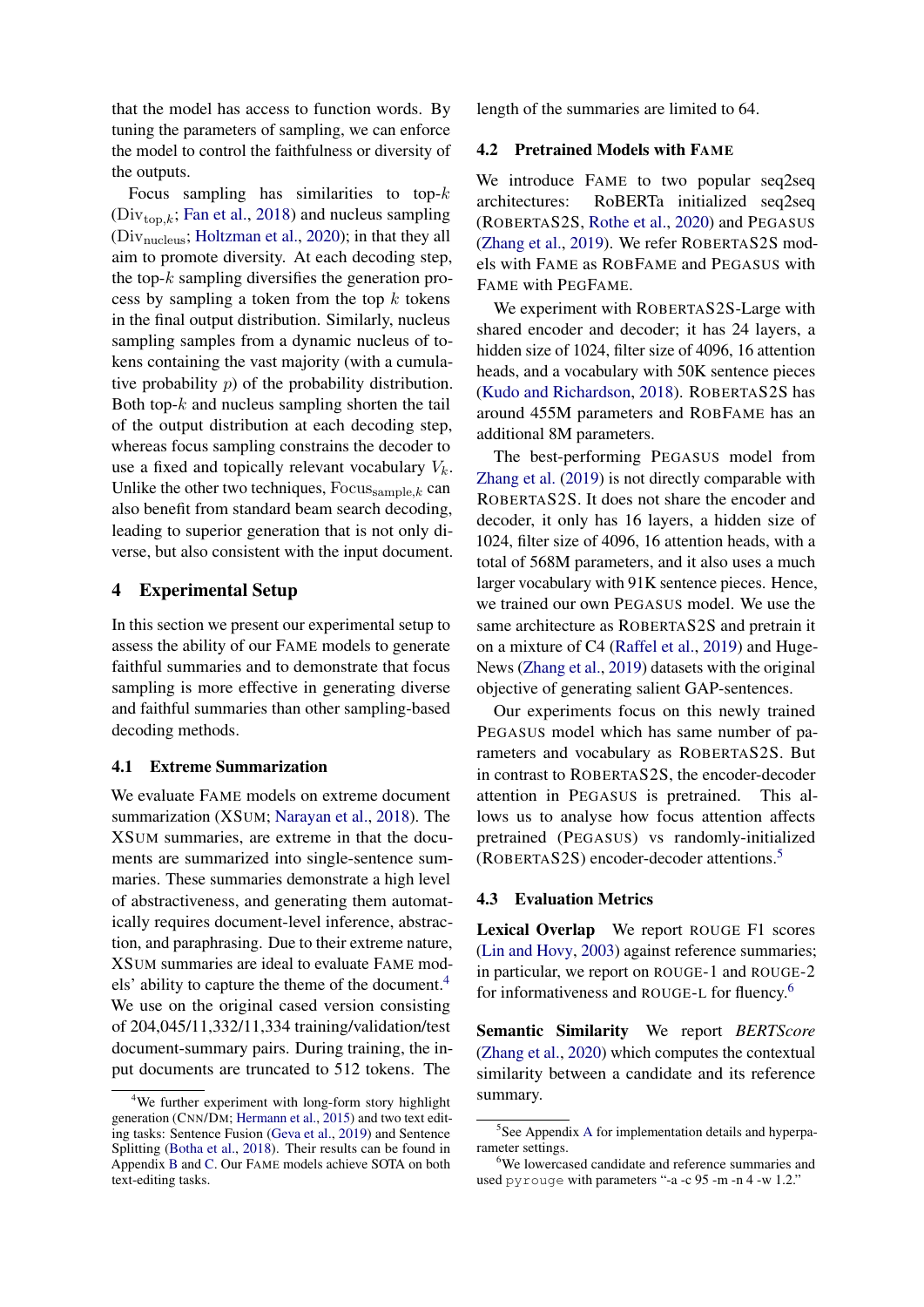<span id="page-5-3"></span>

|                |       | Lexical Overlap (w/ ref) |       | Sem. Sim.            | <b>Faithfulness</b> |      |      | others                       |      |                    |                        |
|----------------|-------|--------------------------|-------|----------------------|---------------------|------|------|------------------------------|------|--------------------|------------------------|
| Models         | R1    | R2                       | RL    | BERTS <sub>c</sub> . | ent.                | Fega | $\%$ | <b>BERTFaithful</b><br>conf. | Len. | $Rep.(\downarrow)$ | $R1(P\%)$<br>With doc. |
| ROBERTAS2S     | 41.45 | 18.79                    | 33.90 | 80.6                 | 39.1                | 19.8 | 21.5 | 0.216                        | 21.2 | 24.2               | 71.1                   |
| <b>ROBFAME</b> | 42.15 | 19.68                    | 34.81 | 80.8                 | 41.3                | 21.2 | 22.7 | 0.226                        | 20.8 | 20.7               | 72.5                   |
| PEGASUS        | 44.85 | 22.26                    | 37.03 | 81.7                 | 43.6                | 24.5 | 27.0 | 0.263                        | 21.1 | 6.0                | 73.8                   |
| <b>PEGFAME</b> | 45.31 | 22.75                    | 37.46 | 81.9                 | 44.8                | 24.8 | 27.3 | 0.269                        | 20.8 | 5.3                | 74.3                   |

Table 1: Abstractive Summarization results on XSUM test set comparing FAME models with their baselines. For all our models, we use standard beam decoding with a beam size of 4 to generate the single best summary for a document. Focus sampling is not used here. See Section [4.3](#page-4-3) for details on the evaluation metrics reported. Best number for each metric is boldfaced.

Faithfulness ROUGE and BERTScore do not correlate well with faithfulness of the generated summaries [\(Maynez et al.,](#page-11-5) [2020\)](#page-11-5). Human evaluation is traditionally considered as the gold standard for measuring faithfulness. But recent research has shown that even human evaluation has shortcomings [\(Schoch et al.,](#page-12-13) [2020\)](#page-12-13). Moreover, it is prohibitively expensive. This has led to the proposal of meta-evaluation metrics for various generation tasks [\(Durmus et al.,](#page-9-15) [2020;](#page-9-15) Kryściński et al., [2019;](#page-11-17) [Sellam et al.,](#page-12-14) [2020;](#page-12-14) [Rei et al.,](#page-12-15) [2020\)](#page-12-15).

We evaluate FAME models on semantic inference metrics such as textual entailment [\(Pasunuru and](#page-11-18) [Bansal,](#page-11-18) [2018;](#page-11-18) [Welleck et al.,](#page-12-16) [2019b;](#page-12-16) [Falke et al.,](#page-9-16) [2019;](#page-9-16) [Kryscinski et al.,](#page-10-14) [2019\)](#page-10-14) and question answering [\(Arumae and Liu,](#page-8-2) [2019;](#page-8-2) [Wang et al.,](#page-12-17) [2020a\)](#page-12-17). In particular, we report the probability of a summary entailing (*ent.*) its input document [\(Maynez](#page-11-5) [et al.,](#page-11-5) [2020\)](#page-11-5) and QA-based *Feqa* scores [\(Durmus](#page-9-15) [et al.,](#page-9-15) [2020\)](#page-9-15). For ent. scores, we train an entailment classifier by fine-tuning a BERT-Large pretrained model [\(Devlin et al.,](#page-9-0) [2019\)](#page-9-0) on the Multi-NLI dataset [\(Williams et al.,](#page-12-18) [2018\)](#page-12-18). For Feqa, we use a fine-tuned BART [\(Lewis et al.,](#page-11-4) [2019\)](#page-11-4) language model for question generation to generate questions from the summaries, and a BERTbase model fine-tuned on SQuAD [\(Rajpurkar et al.,](#page-12-19) [2018\)](#page-12-19) to answer the generated questions with input document as context.[7](#page-5-0)

In addition to *ent.* and *Feqa*, we train a scorer leveraging manually annotated document-summary pairs for faithfulness, as a surrogate for human evaluation and call this metric *BERTFaithful*. [8](#page-5-1) In particular, we finetune a BERT-Base classi-

fier on 500 manually annotated document and gold summary pairs for the XSum dataset from [Maynez et al.](#page-11-5) [\(2020\)](#page-11-5) to predict whether a sum-mary is faithful to the input document or not.<sup>[9](#page-5-2)</sup> We report the percentage of summaries that were faithful  $(\frac{1}{N} \sum_i \mathbb{I}[p_i(\text{faithful}) > 0.5])$  and the model's confidence to generate faithful summaries  $(\frac{1}{\lambda})$  $\frac{1}{N} \sum_i p_i(\text{faithful}))$ ; N is the total number of examples in the test set.

Diversity We report the number of times (out of  $n$ ), a model is able to generate a completely new summary (*Unique*), and *Distinct-N* [\(Li et al.,](#page-11-19) [2016a\)](#page-11-19), measuring the lexical diversity in the generated summaries. Distinct-N is estimated as the number of distinct *n*-grams of order *n* divided by the total number of  $n$ -grams of the same order, in all generated summaries.

Finally, we also report the average length of summaries (*Len.*), repetition errors (*Rep.*, estimated as the percentage of summaries with at least one repetition of rare or content words), and ROUGE-1 precision against the input document (*R1, P%*), to better understand their quality.

#### 5 Results

FAME Summaries are More Fluent, Informative and Faithful. Table [1](#page-5-3) presents results comparing our FAME models, ROBFAME and PEG-FAME, against their counterparts ROBERTAS2S

<span id="page-5-0"></span><sup>&</sup>lt;sup>7</sup>We used the Feqa code available here:  $https://$ [github.com/esdurmus/feqa/](https://github.com/esdurmus/feqa/).

<span id="page-5-1"></span><sup>8</sup>A very similar scorer was used in the GEM benchmark [\(Gehrmann et al.,](#page-10-15) [2021\)](#page-10-15) to identify and extract the subset with faithful reference summaries from the XSum dataset [\(Narayan](#page-11-7) [et al.,](#page-11-7) [2018\)](#page-11-7).

<span id="page-5-2"></span> $9$ Out of 500, 90% of the document-summary pairs were used for training and the rest 50 document-summary pairs were used for validation. We used the validation set to estimate Spearman's correlation coefficients of different metrics with the human assessment for faithfulness. We found that both entailment scores (*ent.*) and *BERTFaithful* are moderately correlated with faithfulness with correlation coefficients of 0.4387 and 0.3889, respectively. As such, we believe that BERTFaithful works as an efficient proxy for expensive human evaluation for faithfulness for XSum summaries. More work is needed to understand if BERTFaithful generalizes to other datasets.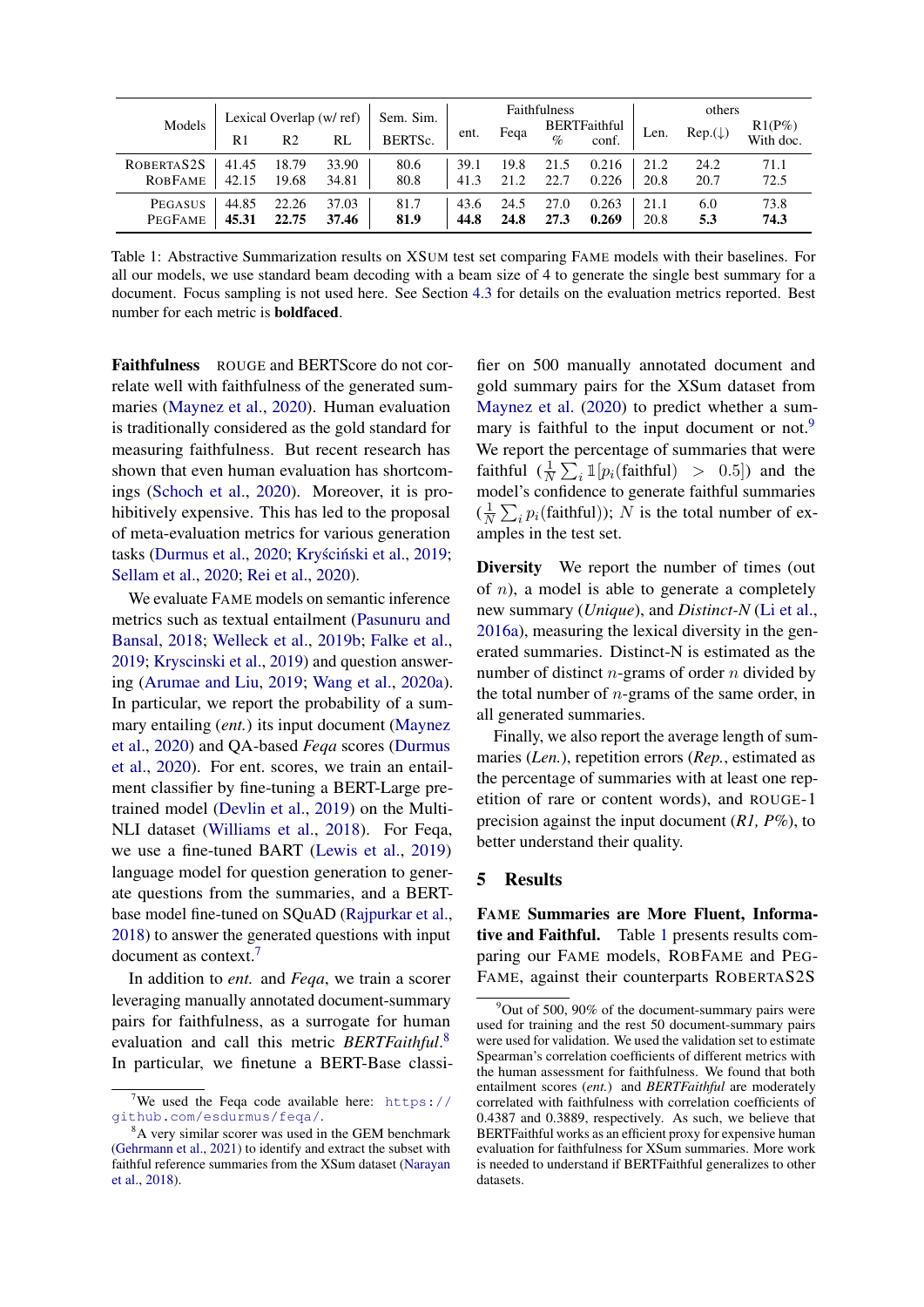<span id="page-6-1"></span>

| Metrics                                                        | Unique |     | Dist.-N<br>2 | 3    | R1   | <b>ROUGE</b><br>R <sub>2</sub> | RL          | ent. | BERTSc. |
|----------------------------------------------------------------|--------|-----|--------------|------|------|--------------------------------|-------------|------|---------|
| ROBERTAS2S $(Div_{top,k})$                                     | 9.98   | 2.5 | 25.0         | 57.7 | 33.6 | 12.0                           | 26.5        | 21.8 | 76.9    |
| ROBERTAS2S (Div <sub>nucleus</sub> )                           | 9.99   | 4.1 | 30.1         | 62.2 | 32.4 | 11.4                           | 25.6        | 19.7 | 75.7    |
| ROBFAME $(Div_{\text{top},k})$                                 | 9.99   | 2.3 | 25.0         | 58.1 | 32.7 | 11.3                           | 25.7        | 20.3 | 76.6    |
| ROBFAME (Div <sub>nucleus</sub> )                              | 9.99   | 4.1 | 30.7         | 63.2 | 31.3 | 10.6                           | 24.7        | 18.0 | 75.4    |
| $ROBFAME (Focus_{\text{sample},k})$                            | 1.61   | 3.5 | 22.4         | 43.9 | 38.0 | 15.7                           | <b>31.0</b> | 34.3 | 78.6    |
| ROBFAME (Focussample, k, $Div_{top,k}$ )                       | 9.99   | 2.1 | 20.3         | 51.8 | 31.8 | 10.2                           | 24.7        | 24.3 | 75.4    |
| ROBFAME ( $Focus_{\text{sample},k}$ , $Div_{\text{nucleus}}$ ) | 9.98   | 1.9 | 18.4         | 48.2 | 32.9 | 11.1                           | 25.8        | 25.9 | 76.1    |
| PEGASUS $(Div_{\text{top},k})$                                 | 9.98   | 1.9 | 23.2         | 55.3 | 36.6 | 14.3                           | 28.8        | 27.7 | 78.4    |
| PEGASUS (Div <sub>nucleus</sub> )                              | 9.99   | 3.8 | 30.5         | 63.1 | 34.1 | 12.8                           | 26.9        | 22.7 | 76.5    |
| PEGFAME $(Div_{top,k})$                                        | 9.98   | 1.9 | 23.2         | 55.5 | 36.7 | 14.5                           | 29.0        | 28.5 | 78.5    |
| PEGFAME (Div <sub>nucleus</sub> )                              | 9.99   | 3.8 | 30.4         | 63.1 | 34.2 | 12.8                           | 27.0        | 23.2 | 76.6    |
| PEGFAME $(Focus_{\text{sample},k})$                            | 2.77   | 2.4 | 16.5         | 34.2 | 37.5 | 15.4                           | 30.3        | 33.6 | 77.9    |
| PEGFAME (Focus, $\text{Div}_{\text{top},k}$ )                  | 8.99   | 2.8 | 23.0         | 54.7 | 31.5 | 10.3                           | 24.4        | 22.8 | 74.7    |
| PEGFAME ( $Focus_{\text{sample},k}, Div_{\text{nucleus}}$ )    | 9.98   | 2.6 | 20.8         | 50.9 | 32.5 | 11.0                           | 25.3        | 24.8 | 75.3    |

Table 2: Assessment of diversity, relevance and faithfulness with focus sampling on the XSUM test set.

and PEGASUS, respectively. Both FAME models clearly outperform their vanilla counterparts in terms of generating summaries that are more fluent (see RL and Rep.), more informative (see R1, R2 and BERTSc.) and more faithful (see ent., Feqa and BERTFaithful). Among all four models, PEGFAME summaries are most fluent, informative and faithful.

We further did pairwise comparisons for all measures in Table [1](#page-5-3) and found that all differences are statistically significant except for BERTScore and faithfulness measures between PEGASUS and PEGFAME.<sup>[10](#page-6-0)</sup> These assessments demonstrate that FAME models aid both ROBERTAS2S and PEGA-SUS in generating fluent, faithful and relevant summaries, but are more effective in ROBERTAS2S than in PEGASUS for extreme summarization.

Generating Diverse and Faithful Summaries with Focus Sampling. Table [2](#page-6-1) presents results assessing focus sampling ( $Focus_{\text{sample},k}$ ), top- $k$  sampling ( $Div_{top,k}$ ) and nucleus sampling  $(Div<sub>nucleus</sub>)$ , for their abilities to generate diverse and faithful summaries. For  $F$ ocus $_{\text{sample},k}$ , we choose  $k = 10,000$ . We follow [Holtzman et al.](#page-10-7) [\(2020\)](#page-10-7) and choose  $k = 640$  and the nucleus probability  $p = 0.95$ , for Div<sub>top,k</sub> and Div<sub>nucleus</sub>, respectively. For  $F_{\text{occissample},k}$ , we decode with a beam size of 4. We also report  $\text{Focus}_{\text{sample},k}$  with  $Div_{top,k}$  and  $Div_{nucleus}$  to assess if they can benefit one-another. In each setting we sample 10 sum-

maries for each input document. For all metrics, we report the average over all 10 samples. $^{11}$  $^{11}$  $^{11}$ 

Both  $Div_{top,k}$  and  $Div_{nucleus}$  almost always generate a new summary. In comparison  $Focus_{\text{sample},k}$ generates 1.61 and 2.77 unique summaries using ROBFAME and PEGFAME models, respectively.  $Div_{\text{nucleus}}$  tends to generate the most distinct unigrams, bigrams, and trigrams. Interestingly, Focussample,k summaries have a more diverse collection of unigrams than in  $Div_{\text{top},k}$  summaries (3.5% vs 2.3% for ROBFAME and 2.4% vs 1.9% for PEGFAME).

The high diversity in  $Div_{top,k}$  and  $Div_{nucleus}$ comes at the cost of faithfulness; summaries generated with these sampling techniques have poor entailment scores. Focus $_{\text{sample},k}$ , on the other hand, generates summaries which entail documents the most. It also has the highest ROUGE scores across the board. Some of the generated examples can be seen in Figure [1.](#page-0-0) More predictions from other models can be found in Appendix [E.](#page-15-1) Augmenting  $Div_{\text{top},k}$  and  $Div_{\text{nucleus}}$  with  $Focus_{\text{sample},k}$  is not desirable because, though it increases diversity in terms of uniqueness and Distinct-3 scores, faithfulness suffers again.

Comparing results in Table [2](#page-6-1) to the results in Table [1,](#page-5-3) it is clear that diversity comes at the cost of quality (e.g., RL/ent. scores for ROBFAME and ROBFAME-Focus $_{\text{sample},k}$  are 34.81/41.3 and 31.0/34.3, respectively). However,  $Focus_{\text{sample},k}$ is superior to both  $Div_{\text{top},k}$  and  $Div_{\text{nucleus}}$  in gen-

<span id="page-6-0"></span> $10$ All significance tests in this work are pairwise comparisons (one-way ANOVA with posthoc Tukey HSD tests;  $p < 0.01$ ).

<span id="page-6-2"></span><sup>&</sup>lt;sup>11</sup>Feqa and BERTFaithful scores are dropped due to time constraints.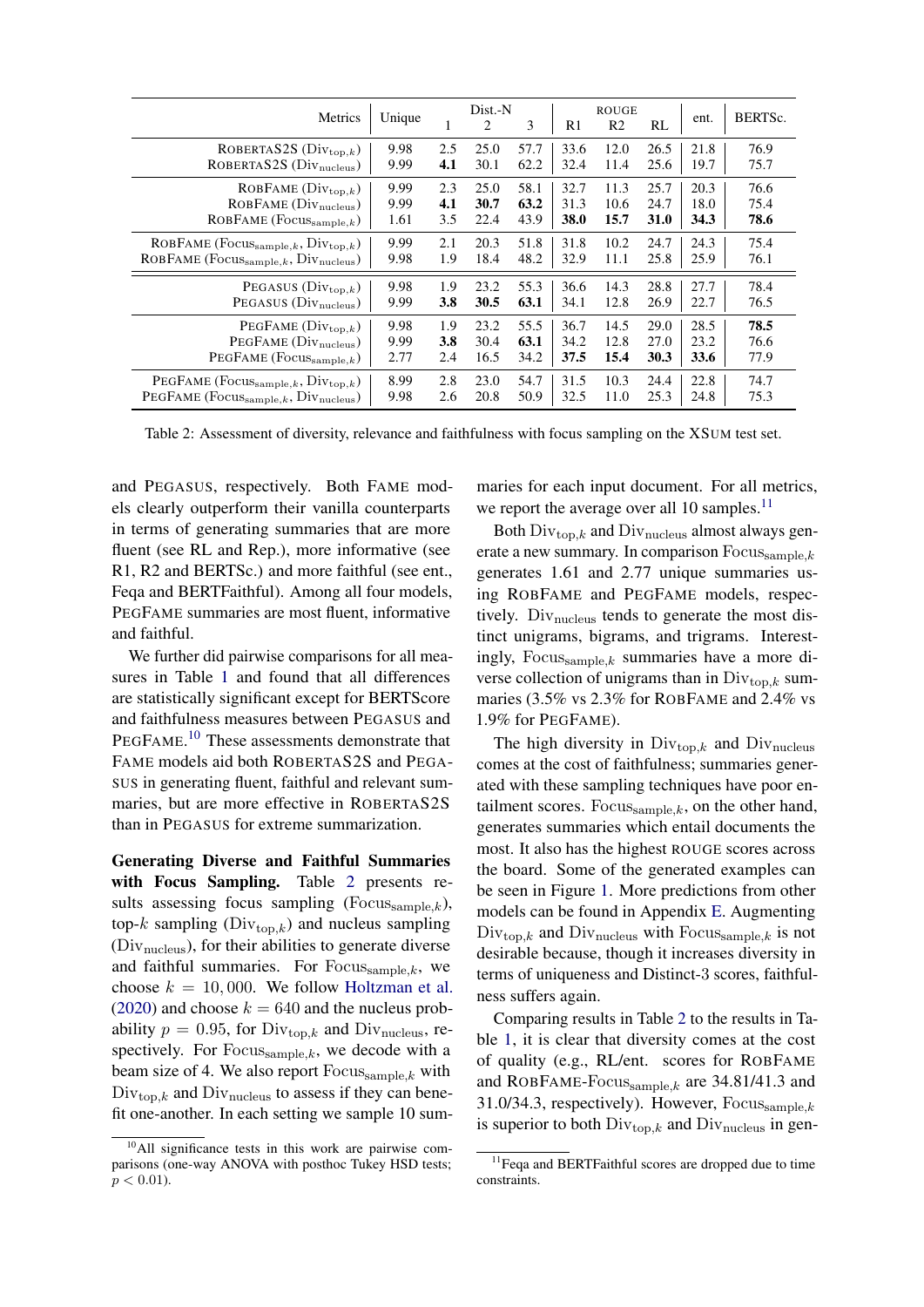erating better quality summaries.

<span id="page-7-0"></span>

Figure 3: Top 40 sentence pieces and their logits from topic distribution  $t_X$  in ROBFAME and PEGFAME for the XSUM article discussed in Figure [1.](#page-0-0)

<span id="page-7-2"></span>

Figure 4: ROUGE-1 F1 scores of ROBFAME and PEGFAME models with different top- $k$  vocabularies (Eq. [\(5\)](#page-3-4)) on the XSUM test set. Similar patters are observed for ROUGE-2 and ROUGE-L scores.

Focus Attention and Sampling Work Differently in ROBFAME and PEGFAME. Since both encoder-decoder and focus attention parameters of ROBFAME are randomly initialized, they learn to compliment each other and learn a peaky topic distribution. On the other hand, since PEGFAME's encoder-decoder attention is pre-trained, there is a push-pull effect between it and focus attention. This results in a smoother topic distribution, as seen in Figure [3.](#page-7-0) [12](#page-7-1)

Although we see that both models' token sets capture the target intent well, the peaky distribu-

<span id="page-7-4"></span>

| Models                          | R1    | R <sub>2</sub> | RL    |
|---------------------------------|-------|----------------|-------|
| Lead                            | 16.30 | 1.61           | 11.95 |
| PtGen (See et al., 2017)        | 29.70 | 9.21           | 23.24 |
| ConvS2S (Narayan et al., 2018)  | 31.89 | 11.54          | 25.75 |
| MMN (Kim et al., 2019)          | 32.00 | 12.10          | 26.00 |
| MASS (Song et al., 2019)        | 39.75 | 17.24          | 31.95 |
| BART (Lewis et al., 2019)       | 45.14 | 22.27          | 37.25 |
| PEGASUS (Zhang et al., 2019)    | 47.21 | 24.56          | 39.25 |
| ROBERTAS2S (Rothe et al., 2020) | 41.45 | 18.79          | 33.90 |
| ROBFAME $(w/o)Eq. (3))$         | 41.27 | 18.86          | 33.90 |
| <b>ROBFAME</b>                  | 42.15 | 19.68          | 34.81 |
| ORACLE                          | 72.22 | 42.22          | 53.89 |
| PEGASUS (ours)                  | 44.85 | 22.26          | 37.03 |
| PEGFAME $(w/o)$ Eq. $(3)$ )     | 44.54 | 22.00          | 36.83 |
| <b>PEGFAME</b>                  | 45.31 | 22.75          | 37.46 |
| ORACLE                          | 82.39 | 60.61          | 69.19 |

Table 3: Ablations and SOTA comparisons on XSUM dataset. The underlined bold results are from the best performing models from literature and the bold results are the best performing FAME models.

tion of ROBFAME enables more accurate predictions than that of PEGFAME, in a controlled generation setting. A comparison is presented in Figure [4](#page-7-2) where we show how ROUGE-1 scores vary when we use only top-k tokens from  $t<sub>X</sub>$  for generation.[13](#page-7-3) We observe that ROBFAME consistently outperforms PEGFAME with the lower values of  $k \in \{50, 100, 200, 500, 1000\}.$ 

Further, we observe that ROBFAME generates fewer unique summaries (1.61 vs 2.77) but has higher Distinct-N scores (3.5/22.4/43.9 vs 2.4/16.5/34.2) than PEGFAME, with  $Focus_{\text{sample},k}$ in Table [2.](#page-6-1) This can be again be attributed to how FAME works differently in ROBFAME and PEG-FAME. When  $V_k$  is sampled from ROBFAME's peaky distribution, the beam search decoding often tends to generate similar summaries (leading to a lower Uniqueness score) as the sampled  $V<sub>k</sub>$ s do not diverge by much from each other. But when it does diverge, the decoder tends to generate completely new summaries (leading to higher Distinct-N scores).

Currently, we set  $k = 10,000$  for our focus sampling experiments following our observations in Figure [4.](#page-7-2) Future work will focus on how to better leverage trade-off between diversity and faithfulness by controlling the peakiness of the topic distribution  $t<sub>x</sub>$ .

Ablations and SOTA Comparisons We emphasize that FAME or focus sampling does not aim to improve on state-of-the-results in terms of ROUGE, but to generate more faithful or diverse summaries

<span id="page-7-1"></span><sup>&</sup>lt;sup>12</sup>This difference in topic distributions is consistent across the whole test set. We compute the peakiness score of a topic distribution as the slope of the line connecting logits of the top-1st token to the top-100th token. The average peakiness scores across the XSUM testset for ROBFAME and PEGFAME are 1.25 (51°) and 0.45 (24.3°), respectively.

<span id="page-7-3"></span><sup>&</sup>lt;sup>13</sup>Additional results and model predictions for these experiments can be found in Appendix [D.](#page-15-2)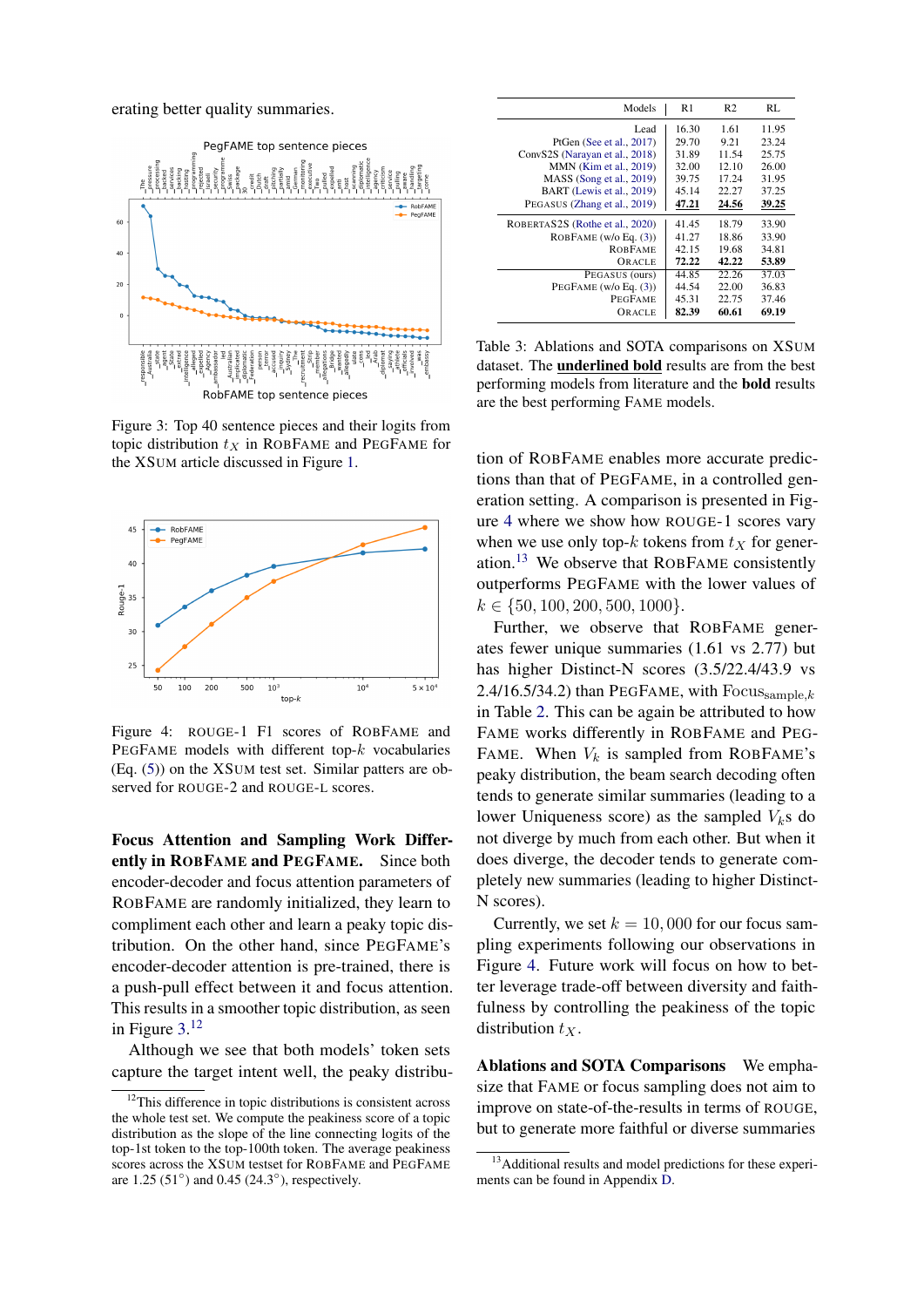while maintaining their quality. For completeness, we compare our ROBFAME and PEGFAME models to their ablations and other state-of-the-art models on XSUM in Table [3.](#page-7-4)

We report ROUGE scores for FAME in the ideal scenario (ORACLE) where it focuses on all the correct tokens in the input, i.e., the topic distribution  $t_X$  is identical to the distribution observed in the reference summary. These models generate summaries with very high ROUGE scores when the model is given the correct tokens to focus on. The gap between the ORACLE and FAME scores suggests that there is still a lot of work to be done in this space. Focus attention without any topical supervision (models w/o Eq.  $(3)$ ) is not significantly better than the baselines. But ROBFAME and PEG-FAME (trained with joint supervision in Eq.  $(4)$ ) significantly outperform ROBERTAS2S and PEGA-SUS, respectively.

Our best model PEGFAME performs better than PtGen [\(See et al.,](#page-12-4) [2017\)](#page-12-4), ConvS2S [\(Narayan et al.,](#page-11-7) [2018\)](#page-11-7), MMN [\(Kim et al.,](#page-10-16) [2019\)](#page-10-16), MASS [\(Song](#page-12-1) [et al.,](#page-12-1) [2019\)](#page-12-1) and BART [\(Lewis et al.,](#page-11-4) [2019\)](#page-11-4), but worse when the original PEGASUS [\(Zhang et al.,](#page-13-1) [2019\)](#page-13-1). This can be expected as the number of parameters in PEGFAME is far less than that in the original PEGASUS.

### 6 Conclusion

We introduced FAME, a new attention mechanism which dynamically biases the decoder to proactively generate tokens that are topically similar to the input. FAME enhances the faithfulness of existing state-of-the-art abstract summarization models while improving their overall ROUGE scores. Finally, our newly introduced focus sampling technique is a better alternative to top- $k$  or nucleus sampling to generate diverse set of faithful summaries.

#### Acknowledgements

We thank Sebastian Gehrmann, Slav Petrov, the reviewers, and the action editor for their invaluable feedback.

## Ethical Considerations

The nature of text generation leads to multiple ethical considerations when applied to applications. The main failure mode is that the model can learn to mimic target properties in the training data that are not desirable.

Faithfulness and Factuality Since models create new text, there is the danger that they may neither be faithful to the source material nor factual. This can be exacerbated when the data itself has highly abstractive targets, which require the model to generate words not seen in the source material during training. This often leads the model to generate content inconsistent with the source material [\(Kryscinski et al.,](#page-10-2) [2020;](#page-10-2) [Maynez et al.,](#page-11-5) [2020;](#page-11-5) [Gabriel et al.,](#page-10-3) [2020\)](#page-10-3).

Trustworthy Data If the data itself is not trustworthy (comes from suspect or malicious sources) the model itself will naturally become untrustworthy as it will ultimately learn the language and topics of the training data. For instance, if the training data is about Obama birther conspiracies, and the model is asked to generate information about the early life of Obama, there is a risk that such false claims will be predicted by the model.

Bias in Data Similarly, biases in the data around gender, race, etc., risk being propagated in the model predictions, which is common for most NLP tasks. This is especially true when the models are trained from non-contemporary data that do not represent current norms and practices [\(Blodgett](#page-9-17) [et al.,](#page-9-17) [2020\)](#page-9-17).

The above considerations are non-malicious, in that the model is merely learning to behave as its underlying source material. If users of such models are not aware of these issues and do not account for them, e.g., with better data selection, evaluation, etc., then the generated text can be damaging.

Generation models can also be misused in malicious ways. These include generating fake news, spam, and other text meant to mislead large parts of the general population.

### **References**

- <span id="page-8-1"></span>Melissa Ailem, Bowen Zhang, and Fei Sha. 2019. Topic augmented generator for abstractive summarization. *CoRR*, abs/1908.07026.
- <span id="page-8-2"></span>Kristjan Arumae and Fei Liu. 2019. Guiding extractive summarization with question-answering rewards. In *Proceedings of the 2019 Conference of the North American Chapter of the Association for Computational Linguistics: Human Language Technologies*, pages 2566–2577, Minneapolis, Minnesota.
- <span id="page-8-0"></span>Dzmitry Bahdanau, Kyunghyun Cho, and Yoshua Bengio. 2015. Neural machine translation by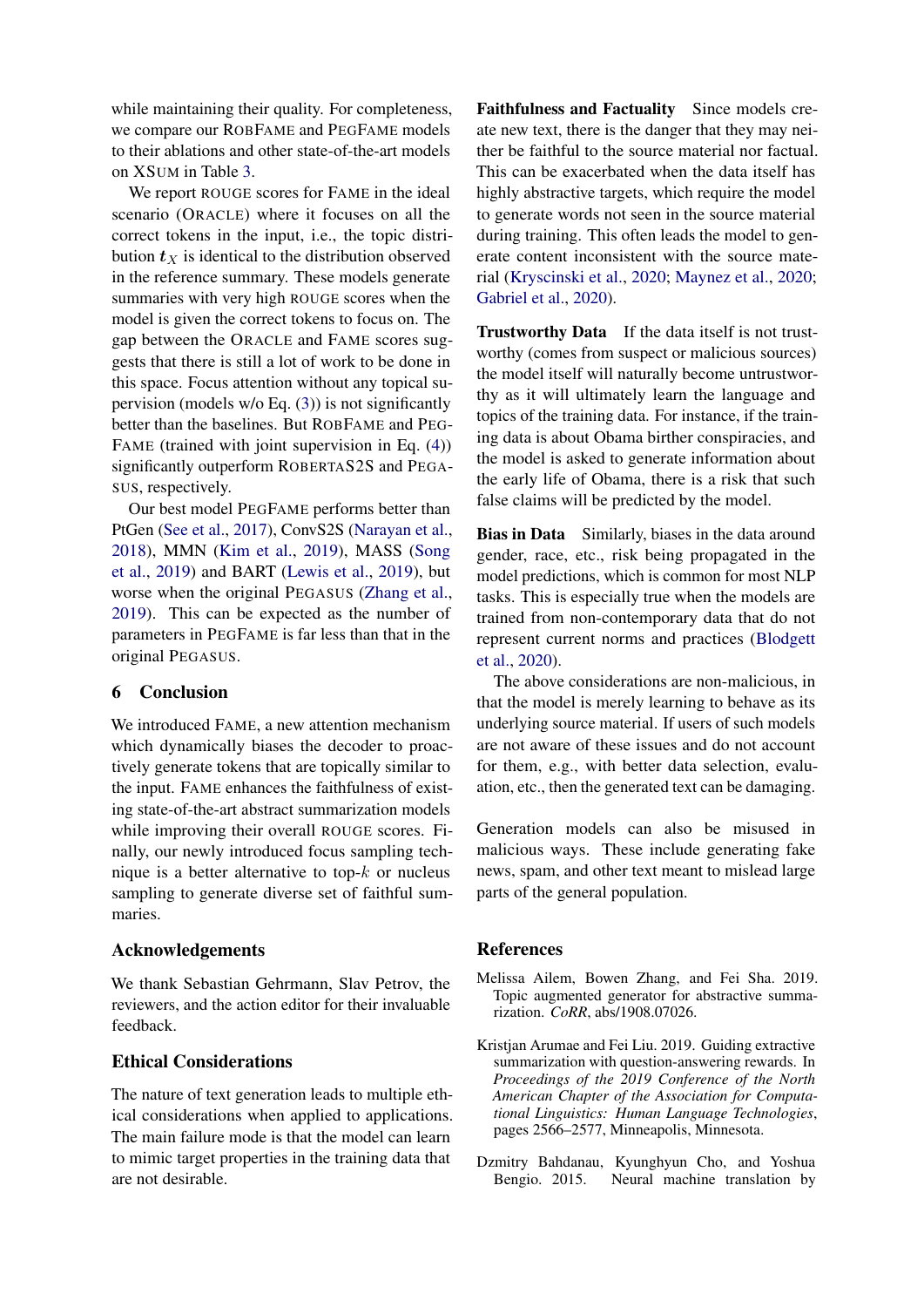jointly learning to align and translate. *CoRR*, abs/1409.0473.

- <span id="page-9-4"></span>Regina Barzilay and Michael Elhadad. 1997. [Using](https://www.aclweb.org/anthology/W97-0703) [lexical chains for text summarization.](https://www.aclweb.org/anthology/W97-0703) In *Intelligent Scalable Text Summarization*.
- <span id="page-9-7"></span>David M. Blei, Andrew Y. Ng, and Michael I. Jordan. 2003. Latent dirichlet allocation. *The Journal of Machine Learning Research*, 3:993–1022.
- <span id="page-9-17"></span>Su Lin Blodgett, Solon Barocas, Hal Daumé III, and Hanna Wallach. 2020. [Language \(technology\) is](https://doi.org/10.18653/v1/2020.acl-main.485) [power: A critical survey of "bias" in NLP.](https://doi.org/10.18653/v1/2020.acl-main.485) In *Proceedings of the 58th Annual Meeting of the Association for Computational Linguistics*, pages 5454– 5476, Online. Association for Computational Linguistics.
- <span id="page-9-14"></span>Jan A. Botha, Manaal Faruqui, John Alex, Jason Baldridge, and Dipanjan Das. 2018. Learning to split and rephrase from Wikipedia edit history. In *Proceedings of the 2018 Conference on Empirical Methods in Natural Language Processing*, pages 732–737, Brussels, Belgium. Association for Computational Linguistics.
- <span id="page-9-11"></span>Yue Cao and Xiaojun Wan. 2020. [DivGAN: Towards](https://www.aclweb.org/anthology/2020.findings-emnlp.218) [diverse paraphrase generation via diversified genera](https://www.aclweb.org/anthology/2020.findings-emnlp.218)[tive adversarial network.](https://www.aclweb.org/anthology/2020.findings-emnlp.218) In *Findings of the Association for Computational Linguistics: EMNLP 2020*, pages 2411–2421, Online. Association for Computational Linguistics.
- <span id="page-9-8"></span>Ziqiang Cao, Furu Wei, Wenjie Li, and Sujian Li. 2017. [Faithful to the original: Fact aware neural abstrac](http://arxiv.org/abs/1711.04434)[tive summarization.](http://arxiv.org/abs/1711.04434)
- <span id="page-9-12"></span>Jaemin Cho, Minjoon Seo, and Hannaneh Hajishirzi. 2019. [Mixture content selection for diverse se](https://doi.org/10.18653/v1/D19-1308)[quence generation.](https://doi.org/10.18653/v1/D19-1308) In *Proceedings of the 2019 Conference on Empirical Methods in Natural Language Processing and the 9th International Joint Conference on Natural Language Processing (EMNLP-IJCNLP)*, pages 3121–3131, Hong Kong, China. Association for Computational Linguistics.
- <span id="page-9-2"></span>Byung-Ju Choi, Jimin Hong, David Park, and Sang Wan Lee. 2020. [Fˆ2-softmax: Diversifying](https://www.aclweb.org/anthology/2020.emnlp-main.737) [neural text generation via frequency factorized soft](https://www.aclweb.org/anthology/2020.emnlp-main.737)[max.](https://www.aclweb.org/anthology/2020.emnlp-main.737) In *Proceedings of the 2020 Conference on Empirical Methods in Natural Language Processing (EMNLP)*, pages 9167–9182, Online. Association for Computational Linguistics.
- <span id="page-9-10"></span>Bo Dai, Dahua Lin, Raquel Urtasun, and Sanja Fidler. 2017. [Towards diverse and natural im](http://arxiv.org/abs/1703.06029)[age descriptions via a conditional GAN.](http://arxiv.org/abs/1703.06029) *CoRR*, abs/1703.06029.
- <span id="page-9-0"></span>Jacob Devlin, Ming-Wei Chang, Kenton Lee, and Kristina Toutanova. 2019. BERT: Pre-training of deep bidirectional transformers for language understanding. In *Proceedings of the 2019 Conference of the North American Chapter of the Association for Computational Linguistics: Human Language*

*Technologies*, pages 4171–4186, Minneapolis, Minnesota. Association for Computational Linguistics.

- <span id="page-9-13"></span>Bhuwan Dhingra, Manaal Faruqui, Ankur Parikh, Ming-Wei Chang, Dipanjan Das, and William Cohen. 2019. Handling divergent reference texts when evaluating table-to-text generation. In *Proceedings of the 57th Annual Meeting of the Association for Computational Linguistics*, pages 4884–4895, Florence, Italy.
- <span id="page-9-5"></span>Adji B. Dieng, Chong Wang, Jianfeng Gao, and John Paisley. 2017. TopicRNN: A recurrent neural network with long-range semantic dependency. In *Proceedings of the 5th International Conference on Learning Representations*, Toulon, France.
- <span id="page-9-9"></span>Li Dong, Jonathan Mallinson, Siva Reddy, and Mirella Lapata. 2017. [Learning to paraphrase for question](https://doi.org/10.18653/v1/D17-1091) [answering.](https://doi.org/10.18653/v1/D17-1091) In *Proceedings of the 2017 Conference on Empirical Methods in Natural Language Processing*, pages 875–886, Copenhagen, Denmark. Association for Computational Linguistics.
- <span id="page-9-1"></span>Li Dong, Nan Yang, Wenhui Wang, Furu Wei, Xiaodong Liu, Yu Wang, Jianfeng Gao, Ming Zhou, and Hsiao-Wuen Hon. 2019a. Unified language model pre-training for natural language understanding and generation. In H. Wallach, H. Larochelle, A. Beygelzimer, F. Alché-Buc, E. Fox, and R. Garnett, editors, *Advances in Neural Information Processing Systems 32*, pages 13042–13054. Curran Associates, Inc.
- <span id="page-9-3"></span>Yue Dong, Zichao Li, Mehdi Rezagholizadeh, and Jackie Chi Kit Cheung. 2019b. [EditNTS: An neural](https://doi.org/10.18653/v1/P19-1331) [programmer-interpreter model for sentence simplifi](https://doi.org/10.18653/v1/P19-1331)[cation through explicit editing.](https://doi.org/10.18653/v1/P19-1331) In *Proceedings of the 57th Annual Meeting of the Association for Computational Linguistics*, pages 3393–3402, Florence, Italy. Association for Computational Linguistics.
- <span id="page-9-15"></span>Esin Durmus, He He, and Mona Diab. 2020. [FEQA: A](https://doi.org/10.18653/v1/2020.acl-main.454) [question answering evaluation framework for faith](https://doi.org/10.18653/v1/2020.acl-main.454)[fulness assessment in abstractive summarization.](https://doi.org/10.18653/v1/2020.acl-main.454) In *Proceedings of the 58th Annual Meeting of the Association for Computational Linguistics*, pages 5055– 5070, Online. Association for Computational Linguistics.
- <span id="page-9-6"></span>Nouha Dziri, Ehsan Kamalloo, Kory Mathewson, and Osmar Zaiane. 2019. [Augmenting neural response](https://doi.org/10.18653/v1/W19-4103) [generation with context-aware topical attention.](https://doi.org/10.18653/v1/W19-4103) In *Proceedings of the First Workshop on NLP for Conversational AI*, pages 18–31, Florence, Italy. Association for Computational Linguistics.
- <span id="page-9-16"></span>Tobias Falke, Leonardo F. R. Ribeiro, Prasetya Ajie Utama, Ido Dagan, and Iryna Gurevych. 2019. Ranking generated summaries by correctness: An interesting but challenging application for natural language inference. In *Proceedings of the 57th Annual Meeting of the Association for Computational Linguistics*, pages 2214–2220, Florence, Italy.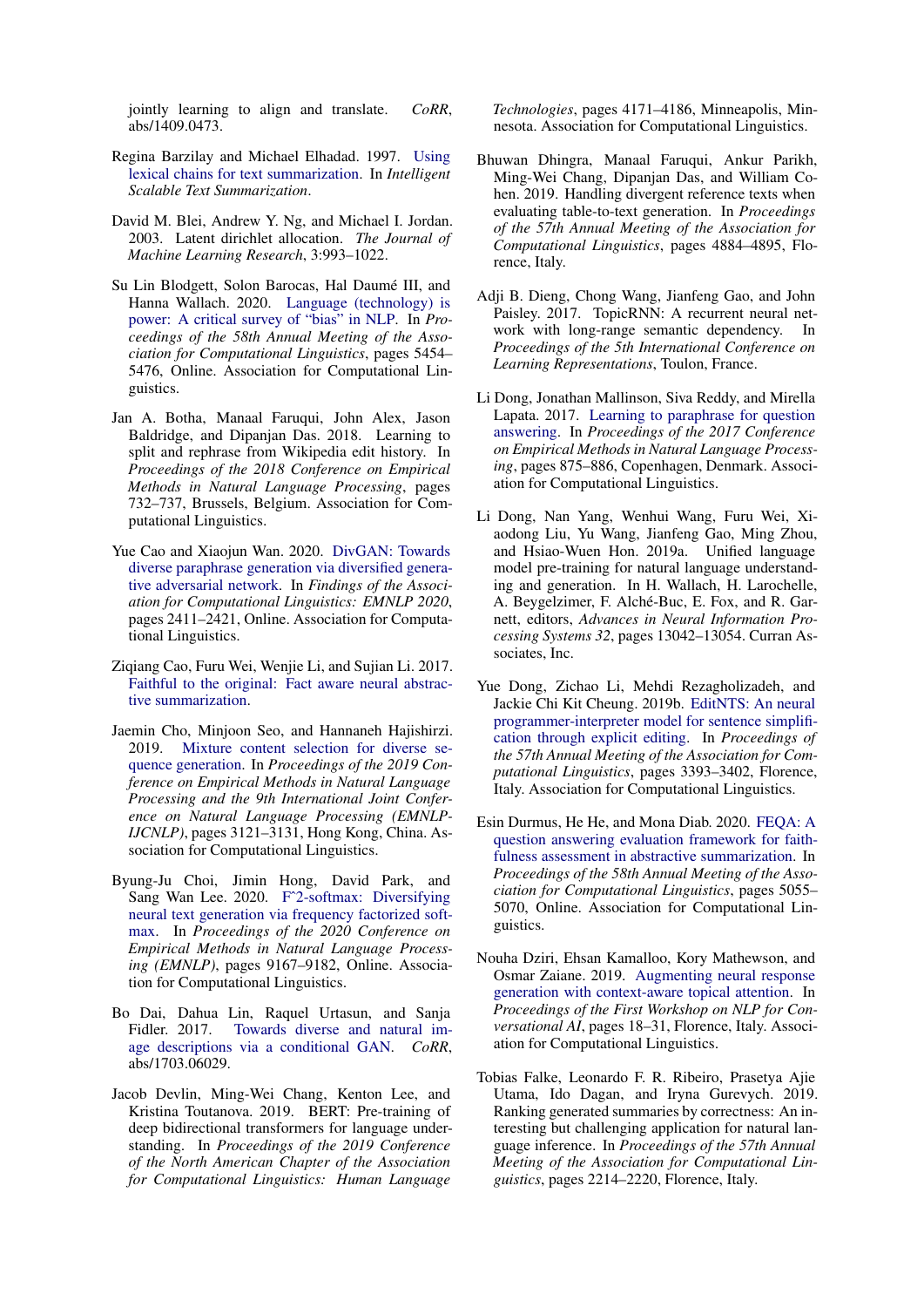- <span id="page-10-4"></span>Angela Fan, Mike Lewis, and Yann Dauphin. 2018. [Hi](https://doi.org/10.18653/v1/P18-1082)[erarchical neural story generation.](https://doi.org/10.18653/v1/P18-1082) In *Proceedings of the 56th Annual Meeting of the Association for Computational Linguistics (Volume 1: Long Papers)*, pages 889–898, Melbourne, Australia. Association for Computational Linguistics.
- <span id="page-10-9"></span>Christiane Fellbaum, editor. 1998. *WordNet: an electronic lexical database*. MIT Press.
- <span id="page-10-5"></span>Markus Freitag, David Grangier, and Isaac Caswell. 2020. [BLEU might be guilty but references are not](https://www.aclweb.org/anthology/2020.emnlp-main.5) [innocent.](https://www.aclweb.org/anthology/2020.emnlp-main.5) In *Proceedings of the 2020 Conference on Empirical Methods in Natural Language Processing (EMNLP)*, pages 61–71, Online. Association for Computational Linguistics.
- <span id="page-10-3"></span>Saadia Gabriel, Asli Celikyilmaz, Rahul Jha, Yejin Choi, and Jianfeng Gao. 2020. [Go figure! a meta](http://arxiv.org/abs/2010.12834) [evaluation of factuality in summarization.](http://arxiv.org/abs/2010.12834)
- <span id="page-10-15"></span>Sebastian Gehrmann, Tosin P. Adewumi, Karmanya Aggarwal, Pawan Sasanka Ammanamanchi, Aremu Anuoluwapo, Antoine Bosselut, Khyathi Raghavi Chandu, Miruna-Adriana Clinciu, Dipanjan Das, Kaustubh D. Dhole, Wanyu Du, Esin Durmus, Ondrej Dusek, Chris Emezue, Varun Gangal, Cristina Garbacea, Tatsunori Hashimoto, Yufang Hou, Yacine Jernite, Harsh Jhamtani, Yangfeng Ji, Shailza Jolly, Dhruv Kumar, Faisal Ladhak, Aman Madaan, Mounica Maddela, Khyati Mahajan, Saad Mahamood, Bodhisattwa Prasad Majumder, Pedro Henrique Martins, Angelina McMillan-Major, Simon Mille, Emiel van Miltenburg, Moin Nadeem, Shashi Narayan, Vitaly Nikolaev, Rubungo Andre Niyongabo, Salomey Osei, Ankur P. Parikh, Laura Perez-Beltrachini, Niranjan Ramesh Rao, Vikas Raunak, Juan Diego Rodriguez, Sashank Santhanam, João Sedoc, Thibault Sellam, Samira Shaikh, Anastasia Shimorina, Marco Antonio Sobrevilla Cabezudo, Hendrik Strobelt, Nishant Subramani, Wei Xu, Diyi Yang, Akhila Yerukola, and Jiawei Zhou. 2021. [The GEM benchmark: Natu](https://arxiv.org/abs/2102.01672)[ral language generation, its evaluation and metrics.](https://arxiv.org/abs/2102.01672) *CoRR*, abs/2102.01672.
- <span id="page-10-8"></span>Sebastian Gehrmann, Yuntian Deng, and Alexander Rush. 2018. Bottom-up abstractive summarization. In *Proceedings of the 2018 Conference on Empirical Methods in Natural Language Processing*, pages 4098–4109, Brussels, Belgium. Association for Computational Linguistics.
- <span id="page-10-13"></span>Mor Geva, Eric Malmi, Idan Szpektor, and Jonathan Berant. 2019. DiscoFuse: A large-scale dataset for discourse-based sentence fusion. In *Proceedings of the 2019 Conference of the North American Chapter of the Association for Computational Linguistics: Human Language Technologies*, pages 3443–3455, Minneapolis, Minnesota. Association for Computational Linguistics.
- <span id="page-10-10"></span>Shalini Ghosh, Oriol Vinyals, Brian Strope, Scott Roy, Tom Dean, and Larry Heck. 2016. Contextual LSTM (CLSTM) models for large scale NLP tasks. *CoRR*, abs/1602.06291.
- <span id="page-10-1"></span>Jiatao Gu, Zhengdong Lu, Hang Li, and Victor O.K. Li. 2016. [Incorporating copying mechanism in](https://doi.org/10.18653/v1/P16-1154) [sequence-to-sequence learning.](https://doi.org/10.18653/v1/P16-1154) In *Proceedings of the 54th Annual Meeting of the Association for Computational Linguistics (Volume 1: Long Papers)*, pages 1631–1640, Berlin, Germany. Association for Computational Linguistics.
- <span id="page-10-6"></span>Tatsunori Hashimoto, Hugh Zhang, and Percy Liang. 2019. [Unifying human and statistical evaluation for](https://doi.org/10.18653/v1/N19-1169) [natural language generation.](https://doi.org/10.18653/v1/N19-1169) In *Proceedings of the 2019 Conference of the North American Chapter of the Association for Computational Linguistics: Human Language Technologies, Volume 1 (Long and Short Papers)*, pages 1689–1701, Minneapolis, Minnesota. Association for Computational Linguistics.
- <span id="page-10-12"></span>Karl Moritz Hermann, Tomas Kocisky, Edward Grefenstette, Lasse Espeholt, Will Kay, Mustafa Suleyman, and Phil Blunsom. 2015. Teaching machines to read and comprehend. In C. Cortes, N. D. Lawrence, D. D. Lee, M. Sugiyama, and R. Garnett, editors, *Advances in Neural Information Processing Systems 28*, pages 1693–1701. Curran Associates, Inc.
- <span id="page-10-0"></span>Sepp Hochreiter and Jürgen Schmidhuber. 1997. Long short-term memory. *Neural computation*, 9(8):1735–1780.
- <span id="page-10-7"></span>Ari Holtzman, Jan Buys, Li Du, Maxwell Forbes, and Yejin Choi. 2020. [The curious case of neural text de](https://openreview.net/forum?id=rygGQyrFvH)[generation.](https://openreview.net/forum?id=rygGQyrFvH) In *International Conference on Learning Representations*.
- <span id="page-10-11"></span>Shubhra Kanti Karmaker Santu, Kalyan Veeramachaneni, and Chengxiang Zhai. 2019. [TILM: Neural](https://doi.org/10.18653/v1/K19-1073) [language models with evolving topical influence.](https://doi.org/10.18653/v1/K19-1073) In *Proceedings of the 23rd Conference on Computational Natural Language Learning (CoNLL)*, pages 778–788, Hong Kong, China. Association for Computational Linguistics.
- <span id="page-10-16"></span>Byeongchang Kim, Hyunwoo Kim, and Gunhee Kim. 2019. Abstractive summarization of Reddit posts with multi-level memory networks. In *Proceedings of the 2019 Conference of the North American Chapter of the Association for Computational Linguistics: Human Language Technologies*, pages 2519–2531, Minneapolis, Minnesota. Association for Computational Linguistics.
- <span id="page-10-14"></span>Wojciech Kryscinski, Bryan McCann, Caiming Xiong, and Richard Socher. 2019. Evaluating the factual consistency of abstractive text summarization. *CoRR*, abs/1910.12840.
- <span id="page-10-2"></span>Wojciech Kryscinski, Bryan McCann, Caiming Xiong, and Richard Socher. 2020. [Evaluating the factual](https://www.aclweb.org/anthology/2020.emnlp-main.750) [consistency of abstractive text summarization.](https://www.aclweb.org/anthology/2020.emnlp-main.750) In *Proceedings of the 2020 Conference on Empirical Methods in Natural Language Processing (EMNLP)*, pages 9332–9346, Online. Association for Computational Linguistics.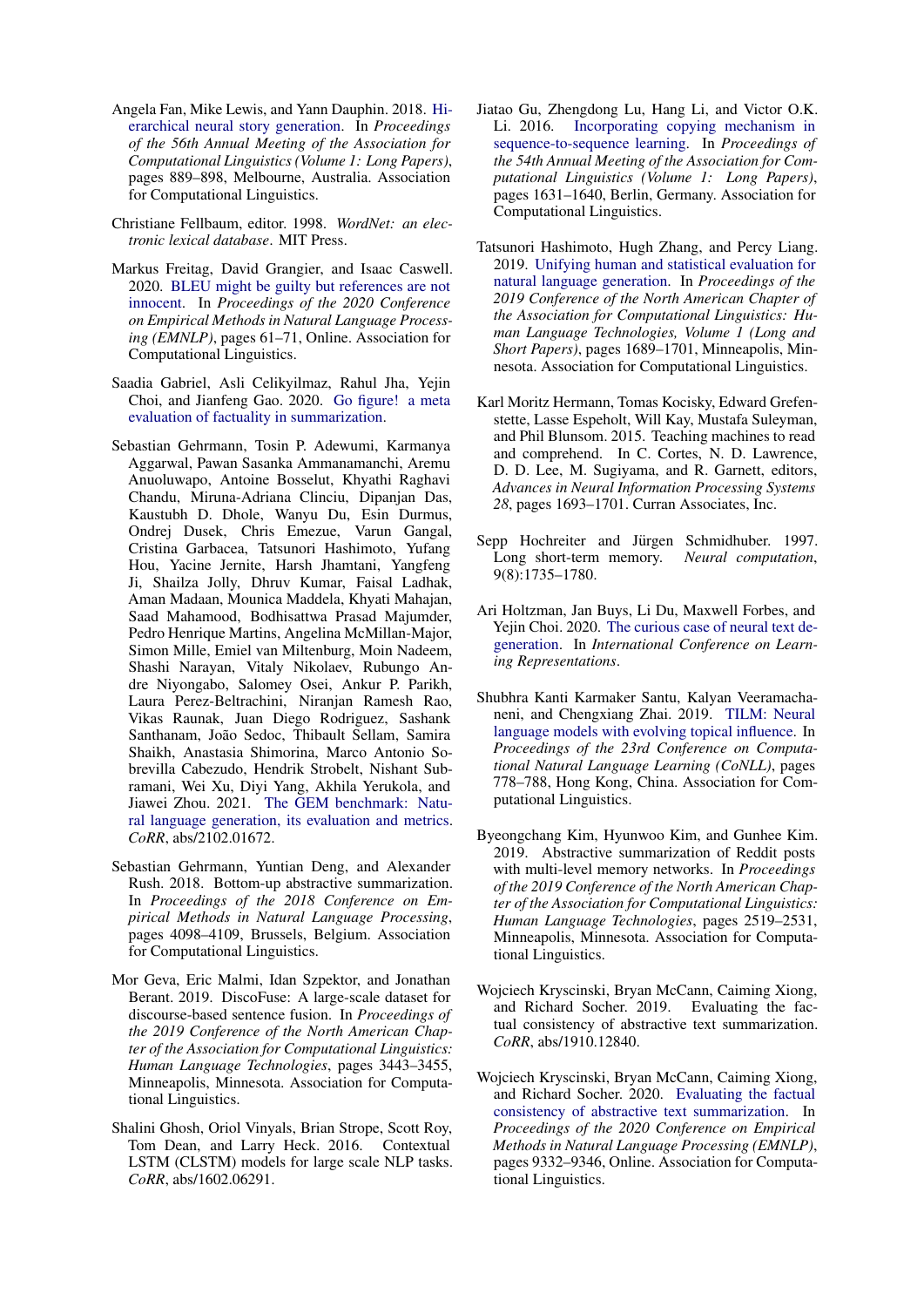- <span id="page-11-17"></span>Woiciech Kryściński, Bryan McCann, Caiming Xiong, and Richard Socher. 2019. [Evaluating the factual](http://arxiv.org/abs/1910.12840) [consistency of abstractive text summarization.](http://arxiv.org/abs/1910.12840)
- <span id="page-11-15"></span>Taku Kudo and John Richardson. 2018. SentencePiece: A simple and language independent subword tokenizer and detokenizer for neural text processing. In *Proceedings of the 2018 Conference on Empirical Methods in Natural Language Processing: System Demonstrations*, pages 66–71, Brussels, Belgium. Association for Computational Linguistics.
- <span id="page-11-6"></span>Ilia Kulikov, Alexander Miller, Kyunghyun Cho, and Jason Weston. 2019. [Importance of search and eval](https://doi.org/10.18653/v1/W19-8609)[uation strategies in neural dialogue modeling.](https://doi.org/10.18653/v1/W19-8609) In *Proceedings of the 12th International Conference on Natural Language Generation*, pages 76–87, Tokyo, Japan. Association for Computational Linguistics.
- <span id="page-11-4"></span>Mike Lewis, Yinhan Liu, Naman Goyal, Marjan Ghazvininejad, Abdelrahman Mohamed, Omer Levy, Ves Stoyanov, and Luke Zettlemoyer. 2019. BART: Denoising sequence-to-sequence pretraining for natural language generation, translation, and comprehension. *CoRR*, abs/1910.13461.
- <span id="page-11-19"></span>Jiwei Li, Michel Galley, Chris Brockett, Jianfeng Gao, and Bill Dolan. 2016a. [A diversity-promoting ob](https://doi.org/10.18653/v1/N16-1014)[jective function for neural conversation models.](https://doi.org/10.18653/v1/N16-1014) In *Proceedings of the 2016 Conference of the North American Chapter of the Association for Computational Linguistics: Human Language Technologies*, pages 110–119, San Diego, California. Association for Computational Linguistics.
- <span id="page-11-14"></span>Jiwei Li, Will Monroe, and Dan Jurafsky. 2016b. [A](http://arxiv.org/abs/1611.08562) [simple, fast diverse decoding algorithm for neural](http://arxiv.org/abs/1611.08562) [generation.](http://arxiv.org/abs/1611.08562) *CoRR*, abs/1611.08562.
- <span id="page-11-10"></span>Chin-Yew Lin and Eduard Hovy. 2000. [The automated](https://www.aclweb.org/anthology/C00-1072) [acquisition of topic signatures for text summariza](https://www.aclweb.org/anthology/C00-1072)[tion.](https://www.aclweb.org/anthology/C00-1072) In *COLING 2000 Volume 1: The 18th International Conference on Computational Linguistics*.
- <span id="page-11-16"></span>Chin Yew Lin and Eduard Hovy. 2003. Automatic evaluation of summaries using n-gram co-occurrence statistics. In *Proceedings of the 2003 Human Language Technology Conference of the North American Chapter of the Association for Computational Linguistics*, pages 150–157.
- <span id="page-11-3"></span>Yinhan Liu, Myle Ott, Naman Goyal, Jingfei Du, Mandar Joshi, Danqi Chen, Omer Levy, Mike Lewis, Luke Zettlemoyer, and Veselin Stoyanov. 2019. RoBERTa: A robustly optimized BERT pretraining approach. *CoRR*, abs/1907.11692.
- <span id="page-11-9"></span>Jonathan Mallinson, Aliaksei Severyn, Eric Malmi, and Guillermo Garrido. 2020. [Felix: Flexible text edit](http://arxiv.org/abs/2003.10687)[ing through tagging and insertion.](http://arxiv.org/abs/2003.10687)
- <span id="page-11-8"></span>Eric Malmi, Sebastian Krause, Sascha Rothe, Daniil Mirylenka, and Aliaksei Severyn. 2019. [Encode,](https://doi.org/10.18653/v1/D19-1510) [tag, realize: High-precision text editing.](https://doi.org/10.18653/v1/D19-1510) In *Proceedings of the 2019 Conference on Empirical Methods*

*in Natural Language Processing and the 9th International Joint Conference on Natural Language Processing (EMNLP-IJCNLP)*, pages 5054–5065, Hong Kong, China. Association for Computational Linguistics.

- <span id="page-11-0"></span>Inderjeet Mani. 2001. *Automatic summarization*, volume 3. John Benjamins Publishing.
- <span id="page-11-12"></span>Pedro Henrique Martins, Zita Marinho, and André F. T. Martins. 2020. [Sparse text generation.](https://www.aclweb.org/anthology/2020.emnlp-main.348) In *Proceedings of the 2020 Conference on Empirical Methods in Natural Language Processing (EMNLP)*, pages 4252–4273, Online. Association for Computational Linguistics.
- <span id="page-11-5"></span>Joshua Maynez, Shashi Narayan, Bernd Bohnet, and Ryan McDonald. 2020. [On faithfulness and factu](https://doi.org/10.18653/v1/2020.acl-main.173)[ality in abstractive summarization.](https://doi.org/10.18653/v1/2020.acl-main.173) In *Proceedings of the 58th Annual Meeting of the Association for Computational Linguistics*, pages 1906–1919, Online. Association for Computational Linguistics.
- <span id="page-11-11"></span>Tomas Mikolov and Geoffrey Zweig. 2012. Context dependent recurrent neural network language model. In *Proceedings of the Spoken Language Technology Workshop*, pages 234–239. IEEE.
- <span id="page-11-7"></span>Shashi Narayan, Shay B. Cohen, and Mirella Lapata. 2018. Don't give me the details, just the summary! topic-aware convolutional neural networks for extreme summarization. In *Proceedings of the 2018 Conference on Empirical Methods in Natural Language Processing*, pages 1797–1807, Brussels, Belgium. Association for Computational Linguistics.
- <span id="page-11-13"></span>Shashi Narayan, Siva Reddy, and Shay B. Cohen. 2016. [Paraphrase generation from latent-variable PCFGs](https://doi.org/10.18653/v1/W16-6625) [for semantic parsing.](https://doi.org/10.18653/v1/W16-6625) In *Proceedings of the 9th International Natural Language Generation conference*, pages 153–162, Edinburgh, UK. Association for Computational Linguistics.
- <span id="page-11-1"></span>Ani Nenkova and Kathleen McKeown. 2011. Automatic summarization. *Foundations and Trends in Information Retrieval*, 5(2–3):103–233.
- <span id="page-11-18"></span>Ramakanth Pasunuru and Mohit Bansal. 2018. Multireward reinforced summarization with saliency and entailment. In *Proceedings of the 2018 Conference of the North American Chapter of the Association for Computational Linguistics: Human Language Technologies*, pages 646–653. Association for Computational Linguistics.
- <span id="page-11-20"></span>Weizhen Qi, Yu Yan, Yeyun Gong, Dayiheng Liu, Nan Duan, Jiusheng Chen, Ruofei Zhang, and Ming Zhou. 2020. [ProphetNet: Predicting future n-gram](https://www.aclweb.org/anthology/2020.findings-emnlp.217) [for sequence-to-SequencePre-training.](https://www.aclweb.org/anthology/2020.findings-emnlp.217) In *Findings of the Association for Computational Linguistics: EMNLP 2020*, pages 2401–2410, Online. Association for Computational Linguistics.
- <span id="page-11-2"></span>Alec Radford, Karthik Narasimhan, Tim Salimans, and Ilya Sutskever. 2018. Improving language understanding by generative pre-training. *Technical report, OpenAI*.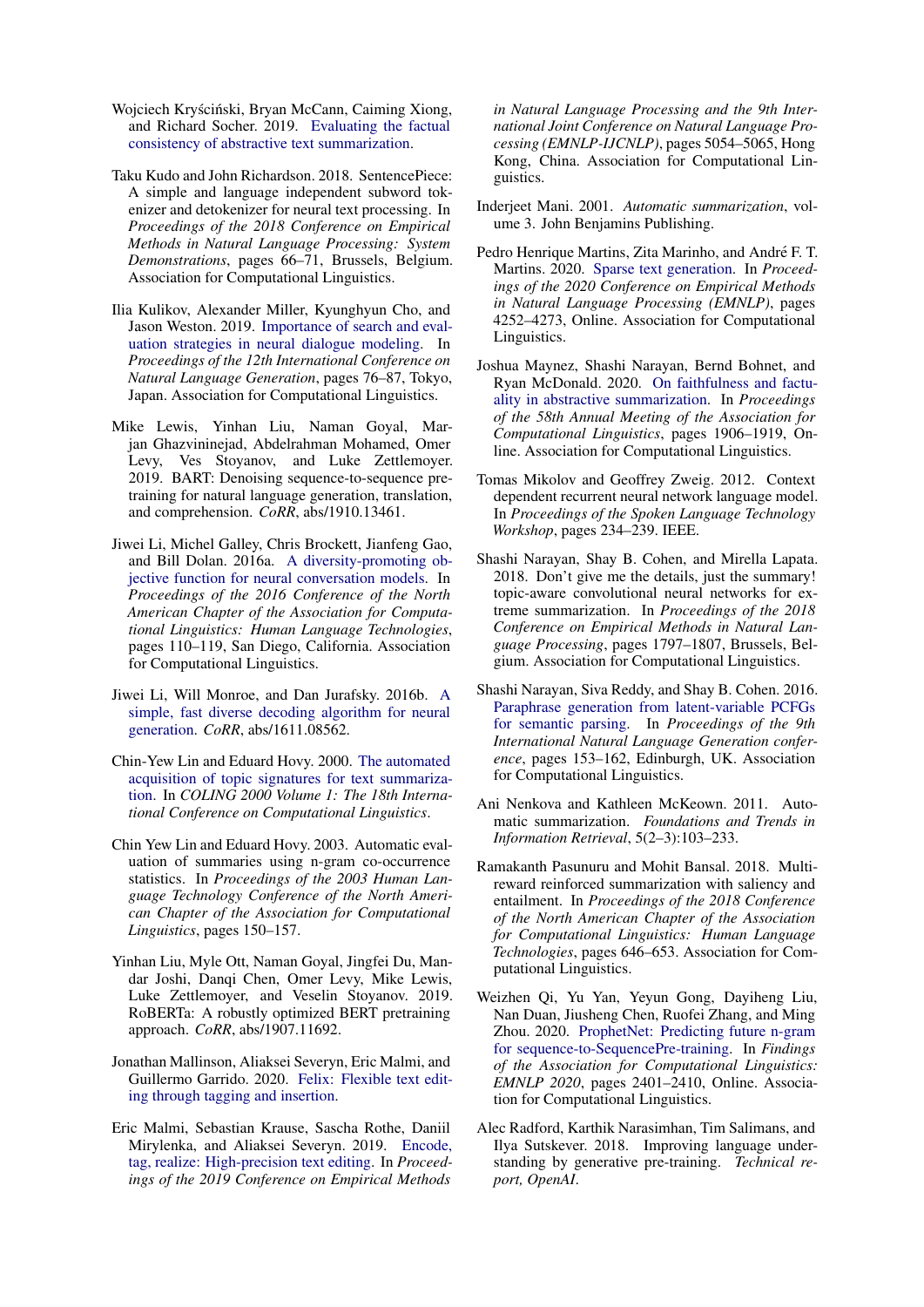- <span id="page-12-3"></span>Colin Raffel, Noam Shazeer, Adam Roberts, Katherine Lee, Sharan Narang, Michael Matena, Yanqi Zhou, Wei Li, and Peter J. Liu. 2019. Exploring the limits of transfer learning with a unified text-to-text transformer. *CoRR*, abs/1901.07291.
- <span id="page-12-19"></span>Pranav Rajpurkar, Robin Jia, and Percy Liang. 2018. Know what you don't know: Unanswerable questions for SQuAD. In *Proceedings of the 56th Annual Meeting of the Association for Computational Linguistics*, pages 784–789, Melbourne, Australia. Association for Computational Linguistics.
- <span id="page-12-15"></span>Ricardo Rei, Craig Stewart, Ana C Farinha, and Alon Lavie. 2020. [COMET: A neural framework for MT](https://doi.org/10.18653/v1/2020.emnlp-main.213) [evaluation.](https://doi.org/10.18653/v1/2020.emnlp-main.213) In *Proceedings of the 2020 Conference on Empirical Methods in Natural Language Processing (EMNLP)*, pages 2685–2702, Online. Association for Computational Linguistics.
- <span id="page-12-2"></span>Sascha Rothe, Shashi Narayan, and Aliaksei Severyn. 2020. Leveraging pre-trained checkpoints for sequence generation tasks. *Transactions of the Association for Computational Linguistics*, 8:264–280.
- <span id="page-12-13"></span>Stephanie Schoch, Diyi Yang, and Yangfeng Ji. 2020. ["this is a problem, don't you agree?" framing and](https://www.aclweb.org/anthology/2020.evalnlgeval-1.2) [bias in human evaluation for natural language gener](https://www.aclweb.org/anthology/2020.evalnlgeval-1.2)[ation.](https://www.aclweb.org/anthology/2020.evalnlgeval-1.2) In *Proceedings of the 1st Workshop on Evaluating NLG Evaluation*, pages 10–16, Online (Dublin, Ireland). Association for Computational Linguistics.
- <span id="page-12-4"></span>Abigail See, Peter J. Liu, and Christopher D. Manning. 2017. Get to the point: Summarization with pointergenerator networks. In *Proceedings of the 55th Annual Meeting of the Association for Computational Linguistics*, pages 1073–1083, Vancouver, Canada. Association for Computational Linguistics.
- <span id="page-12-14"></span>Thibault Sellam, Dipanjan Das, and Ankur Parikh. 2020. [BLEURT: Learning robust metrics for text](https://doi.org/10.18653/v1/2020.acl-main.704) [generation.](https://doi.org/10.18653/v1/2020.acl-main.704) In *Proceedings of the 58th Annual Meeting of the Association for Computational Linguistics*, pages 7881–7892, Online. Association for Computational Linguistics.
- <span id="page-12-6"></span>Kaiqiang Song, Logan Lebanoff, Q. Guo, Xipeng Qiu, X. Xue, Chen Li, Dong Yu, and Fei Liu. 2020. Joint parsing and generation for abstractive summarization. In *AAAI*.
- <span id="page-12-1"></span>Kaitao Song, Xu Tan, Tao Qin, Jianfeng Lu, and Tie-Yan Liu. 2019. MASS: Masked sequence to sequence pre-training for language generation. In *Proceedings of the 36th International Conference on Machine Learning*, volume 97, pages 5926–5936. PMLR.
- <span id="page-12-11"></span>Md Arafat Sultan, Shubham Chandel, Ramón Fernandez Astudillo, and Vittorio Castelli. 2020. [On the](https://doi.org/10.18653/v1/2020.acl-main.500) [importance of diversity in question generation for](https://doi.org/10.18653/v1/2020.acl-main.500) [QA.](https://doi.org/10.18653/v1/2020.acl-main.500) In *Proceedings of the 58th Annual Meeting of the Association for Computational Linguistics*, pages 5651–5656, Online. Association for Computational Linguistics.
- <span id="page-12-7"></span>Ran Tian, Shashi Narayan, Thibault Sellam, and Ankur P. Parikh. 2019. [Sticking to the facts: Con](http://arxiv.org/abs/1910.08684)[fident decoding for faithful data-to-text generation.](http://arxiv.org/abs/1910.08684)
- <span id="page-12-0"></span>Ashish Vaswani, Noam Shazeer, Niki Parmar, Jakob Uszkoreit, Llion Jones, Aidan N Gomez, Lukasz Kaiser, and Illia Polosukhin. 2017. Attention is all you need. In *Advances in Neural Information Processing Systems 30*, pages 5998–6008.
- <span id="page-12-9"></span>Ashwin K. Vijayakumar, Michael Cogswell, Ramprasaath R. Selvaraju, Qing Sun, Stefan Lee, David J. Crandall, and Dhruv Batra. 2018. [Diverse beam](https://www.aaai.org/ocs/index.php/AAAI/AAAI18/paper/view/17329) [search for improved description of complex scenes.](https://www.aaai.org/ocs/index.php/AAAI/AAAI18/paper/view/17329) In *Proceedings of the Thirty-Second AAAI Conference on Artificial Intelligence, (AAAI-18), the 30th innovative Applications of Artificial Intelligence (IAAI-18), and the 8th AAAI Symposium on Educational Advances in Artificial Intelligence (EAAI-18), New Orleans, Louisiana, USA, February 2-7, 2018*, pages 7371–7379. AAAI Press.
- <span id="page-12-17"></span>Alex Wang, Kyunghyun Cho, and Mike Lewis. 2020a. [Asking and answering questions to evaluate the fac](https://doi.org/10.18653/v1/2020.acl-main.450)[tual consistency of summaries.](https://doi.org/10.18653/v1/2020.acl-main.450) In *Proceedings of the 58th Annual Meeting of the Association for Computational Linguistics*, pages 5008–5020, Online. Association for Computational Linguistics.
- <span id="page-12-12"></span>Zhen Wang, Siwei Rao, Jie Zhang, Zhen Qin, Guangjian Tian, and Jun Wang. 2020b. [Diversify](https://www.aclweb.org/anthology/2020.findings-emnlp.194) [question generation with continuous content selec](https://www.aclweb.org/anthology/2020.findings-emnlp.194)[tors and question type modeling.](https://www.aclweb.org/anthology/2020.findings-emnlp.194) In *Findings of the Association for Computational Linguistics: EMNLP 2020*, pages 2134–2143, Online. Association for Computational Linguistics.
- <span id="page-12-5"></span>Zhengjue Wang, Zhibin Duan, Hao Zhang, Chaojie Wang, Long Tian, Bo Chen, and Mingyuan Zhou. 2020c. [Friendly topic assistant for transformer](https://www.aclweb.org/anthology/2020.emnlp-main.35) [based abstractive summarization.](https://www.aclweb.org/anthology/2020.emnlp-main.35) In *Proceedings of the 2020 Conference on Empirical Methods in Natural Language Processing (EMNLP)*, pages 485–497, Online. Association for Computational Linguistics.
- <span id="page-12-8"></span>Zhenyi Wang, Xiaoyang Wang, Bang An, Dong Yu, and Changyou Chen. 2020d. [Towards faithful neural](http://arxiv.org/abs/2005.00969) [table-to-text generation with content-matching con](http://arxiv.org/abs/2005.00969)[straints.](http://arxiv.org/abs/2005.00969)
- <span id="page-12-10"></span>Sean Welleck, Ilia Kulikov, Stephen Roller, Emily Dinan, Kyunghyun Cho, and Jason Weston. 2019a. [Neural text generation with unlikelihood training.](http://arxiv.org/abs/1908.04319) *CoRR*, abs/1908.04319.
- <span id="page-12-16"></span>Sean Welleck, Jason Weston, Arthur Szlam, and Kyunghyun Cho. 2019b. Dialogue natural language inference. In *Proceedings of the 57th Annual Meeting of the Association for Computational Linguistics*, pages 3731–3741, Florence, Italy.
- <span id="page-12-18"></span>Adina Williams, Nikita Nangia, and Samuel Bowman. 2018. A broad-coverage challenge corpus for sentence understanding through inference. In *Proceedings of the 2018 Conference of the North American Chapter of the Association for Computational*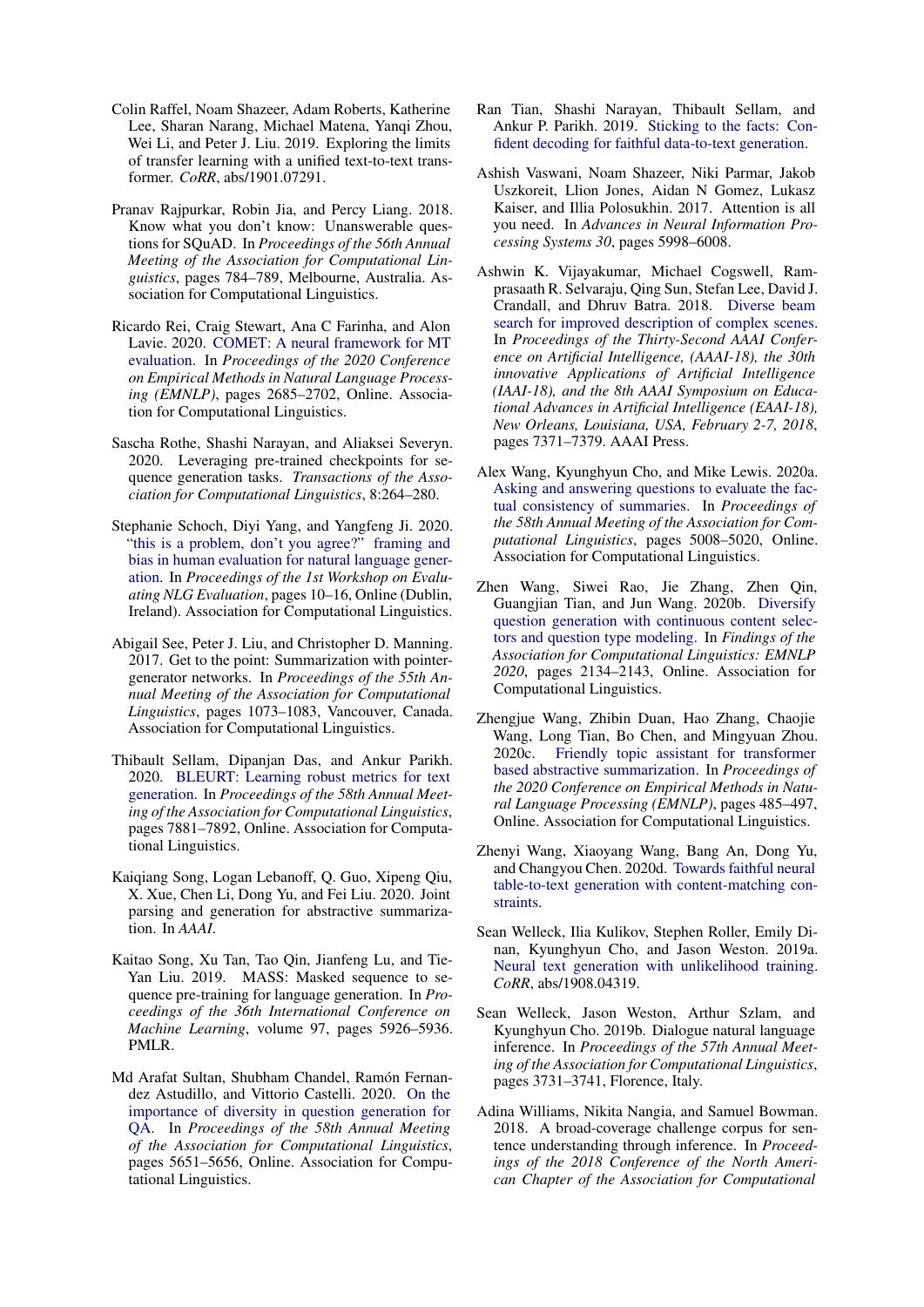*Linguistics: Human Language Technologies*, pages 1112–1122. Association for Computational Linguistics.

- <span id="page-13-4"></span>Chen Xing, Wei Wu, Yu Wu, Jie Liu, Yalou Huang, Ming Zhou, and Wei-Ying Ma. 2017. Topic aware neural response generation. In *Proceedings of the Thirty-First AAAI Conference on Artificial Intelligence*, AAAI'17, page 3351–3357. AAAI Press.
- <span id="page-13-6"></span>Jingjing Xu, Xuancheng Ren, Junyang Lin, and Xu Sun. 2018. [Diversity-promoting GAN: A cross](https://doi.org/10.18653/v1/D18-1428)[entropy based generative adversarial network for di](https://doi.org/10.18653/v1/D18-1428)[versified text generation.](https://doi.org/10.18653/v1/D18-1428) In *Proceedings of the 2018 Conference on Empirical Methods in Natural Language Processing*, pages 3940–3949, Brussels, Belgium. Association for Computational Linguistics.
- <span id="page-13-2"></span>Song Xu, Haoran Li, Peng Yuan, Youzheng Wu, Xiaodong He, and Bowen Zhou. 2020. [Self-attention](https://doi.org/10.18653/v1/2020.acl-main.125) [guided copy mechanism for abstractive summariza](https://doi.org/10.18653/v1/2020.acl-main.125)[tion.](https://doi.org/10.18653/v1/2020.acl-main.125) In *Proceedings of the 58th Annual Meeting of the Association for Computational Linguistics*, pages 1355–1362, Online. Association for Computational Linguistics.
- <span id="page-13-8"></span>Wei Xu, Courtney Napoles, Ellie Pavlick, Quanze Chen, and Chris Callison-Burch. 2016. Optimizing statistical machine translation for text simplification. *Transactions of the Association for Computational Linguistics*, 4:401–415.
- <span id="page-13-0"></span>Zhilin Yang, Zihang Dai, Yiming Yang, Jaime G. Carbonell, Ruslan Salakhutdinov, and Quoc V. Le. 2019. XLNet: Generalized autoregressive pretraining for language understanding. *CoRR*, abs/1906.08237.
- <span id="page-13-1"></span>Jingqing Zhang, Yao Zhao, Mohammad Saleh, and Peter J. Liu. 2019. [Pegasus: Pre-training with ex](http://arxiv.org/abs/1912.08777)[tracted gap-sentences for abstractive summarization.](http://arxiv.org/abs/1912.08777)
- <span id="page-13-7"></span>Tianyi Zhang, Varsha Kishore, Felix Wu, Kilian Q. Weinberger, and Yoav Artzi. 2020. BERTScore: Evaluating text generation with BERT. In *Proceedings of the 8th International Conference on Learning Representations*, Virtual Conference, Formerly Addis Ababa Ethiopia.
- <span id="page-13-5"></span>Mingyuan Zhou, Lauren Hannah, David Dunson, and Lawrence Carin. 2012. [Beta-negative binomial pro](http://proceedings.mlr.press/v22/zhou12c.html)[cess and poisson factor analysis.](http://proceedings.mlr.press/v22/zhou12c.html) In *Proceedings of the Fifteenth International Conference on Artificial Intelligence and Statistics*, volume 22 of *Proceedings of Machine Learning Research*, pages 1462– 1471, La Palma, Canary Islands. PMLR.
- <span id="page-13-3"></span>Qingyu Zhou, Nan Yang, Furu Wei, and Ming Zhou. 2017. [Selective encoding for abstractive sentence](https://doi.org/10.18653/v1/P17-1101) [summarization.](https://doi.org/10.18653/v1/P17-1101) In *Proceedings of the 55th Annual Meeting of the Association for Computational Linguistics (Volume 1: Long Papers)*, pages 1095–1104, Vancouver, Canada. Association for Computational Linguistics.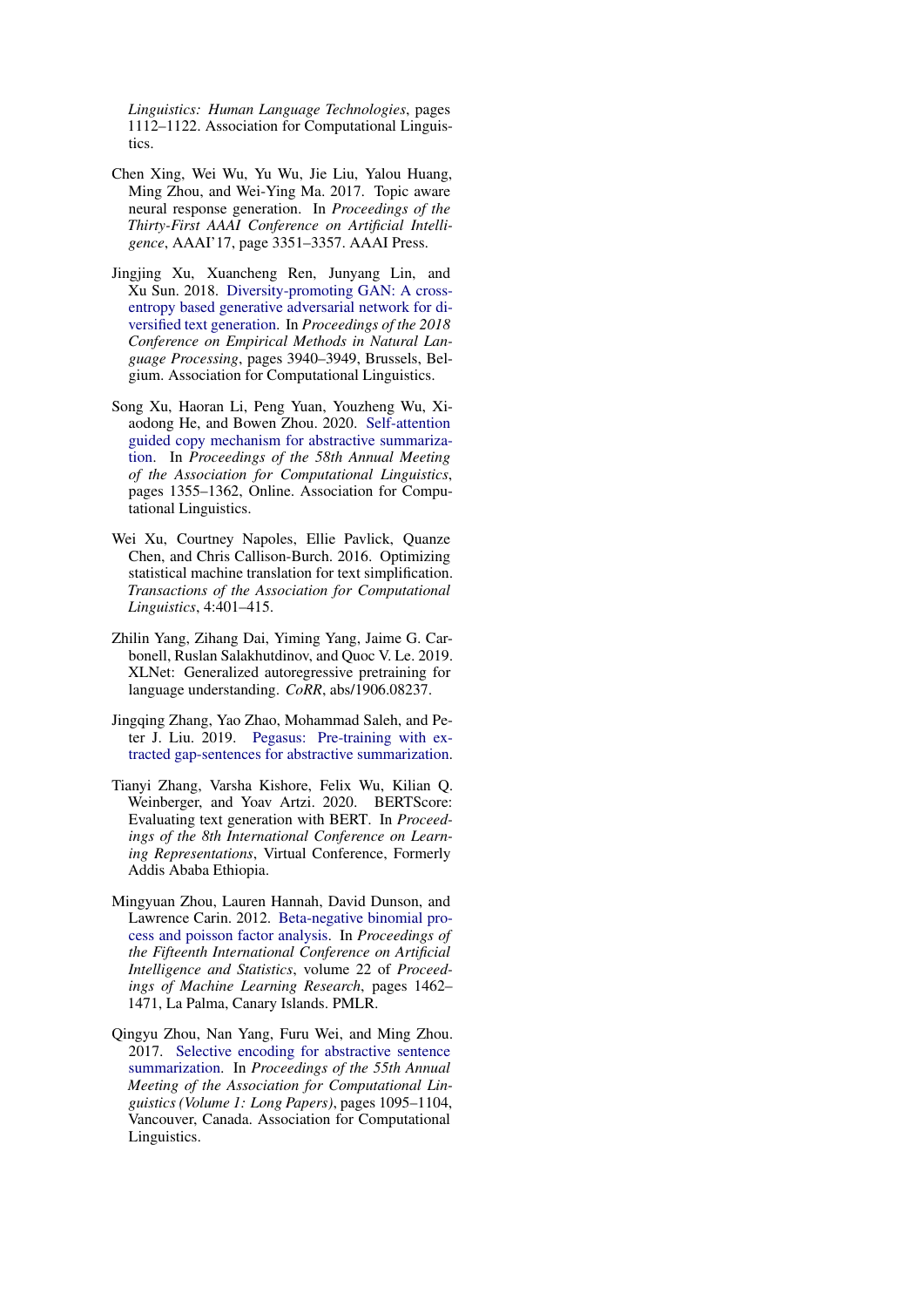### <span id="page-14-1"></span>A Implementation and Reproducibility Details

Following [Rothe et al.](#page-12-2) [\(2020\)](#page-12-2), the encoder and decoder of ROBERTAS2S and ROBFAME models are initialized with public RoBERTa checkpoints. The encoder and decoder parameters are shared in both cases. Only the encoder-decoder attention parameters are initialized randomly. For ROBFAME, the focus attention parameters are also randomly initialized. We experiment with large RoBERTa checkpoints with 24 layers, a hidden size of 1024, filter size of 4096, 16 attention heads, and a vocabulary with 50K sentence pieces [\(Kudo and Richardson,](#page-11-15) [2018\)](#page-11-15). ROBERTAS2S has around 455M parameters and ROBFAME has 463M parameters, with an additional 8M parameters. Our PEGASUS and PEGFAME implementation also have the same configuration, except for the encoder-decoder attention parameters which are pretrained.

We used Cloud TPU v3 accelerators for training. All models are fine-tuned on the target task using Adam with a learning rate of 0.05. We use a linear learning rate warm up with 40k steps, normalized by the square root of the hidden size, and a square root decay. We do not perform any tuning on these hyperparameters. We use a global batch size of 128 document-summary pairs. We adapt to different number of training steps depending on the training data sizes. Models are trained for 400k and 200k steps for CNN/DM and XSUM respectively, saving check-points every 1000 steps. We choose the best model based on ROUGE-L performance on the respective validation set.

The vocabulary for functional tokens  $F$  is constructed by taking the most frequent sentence pieces in the training set. We tune  $|F|$  using the respective validation sets; for XSUM, we choose  $f =$ 500 frequent sentence pieces and for CNN/DM,  $f = 1000$ . For all our experiments with the FAME models, the beam size is set to 4.

We use Cloud TPU v3 accelerators for computing entailment scores which takes about 20 minutes for the two datasets' test sets. Question generation and answering for Feqa are run on a NVIDIA V100 GPU, and it takes between 8-12 hours for one setting of each test set.

# <span id="page-14-0"></span>B Abstractive Summarization Results on CNN/DailyMail

The CNN/DM dataset [\(Hermann et al.,](#page-10-12) [2015\)](#page-10-12) consists of 287,227/13,368/11,490 train-

<span id="page-14-2"></span>

| Models                                 | R1    | CNN/DM<br>R <sub>2</sub> | RL    |
|----------------------------------------|-------|--------------------------|-------|
| Lead                                   | 39.60 | 17.70                    | 36.20 |
| PtGen (See et al., 2017)               | 39.53 | 17.28                    | 36.38 |
| Bottom-Up (Gehrmann et al., 2018)      | 41.22 | 18.68                    | 38.34 |
| SAGCopy (Xu et al., 2020)              | 42.53 | 19.92                    | 39.44 |
| MASS (Song et al., 2019)               | 42.12 | 19.50                    | 39.01 |
| UniLM (Dong et al., 2019a)             | 43.33 | 20.21                    | 40.51 |
| BART (Lewis et al., 2019)              | 44.16 | 21.28                    | 40.90 |
| T5 (Raffel et al., 2019)               | 43.52 | 21.55                    | 40.69 |
| PEGASUS (C4, Zhang et al., 2019)       | 43.90 | 21.20                    | 40.76 |
| PEGASUS (HugeNews, Zhang et al., 2019) | 44.17 | 21.47                    | 41.11 |
| ProphetNet (Qi et al., 2020)           | 44.20 | 21.17                    | 41.30 |
| ROBERTAS2S (Rothe et al., 2020)        | 39.88 | 18.66                    | 37.22 |
| ROBFAME (ours)                         | 40.27 | 18.43                    | 37.51 |
| PEGASUS (ours)                         | 42.62 | 20.38                    | 39.61 |
| PEGFAME (ours)                         | 42.95 | 20.79                    | 39.90 |

Table 4: Abstractive summarization results on CNN/DM datasets. The underlined bold results are from the best performing models from literature and the bold results are the best performing FAME models.

ing/validation/test document-summary pairs. The CNN/DM summaries are in the form of bullet-point story highlights and exhibit a high degree of extraction, requiring the models to learn to copy from the source documents. The XSUM summaries, on the other hand, are extreme, in that the documents are summarized into single-sentence summaries with a high level of abstractiveness. For comparison, the XSUM summaries show a much larger percentages of novel constructions than found in CNN/DM summaries (35.8/83.5/95.5/98.5 vs 16.8/54.3/72.4/80.4 novel  $1/2/3/4$ -grams). We use the original cased version. During training, the input documents are truncated to 512 tokens and the length of the summaries are limited to 128 tokens.

Table [4](#page-14-2) and [5](#page-15-3) present complete results for CNN/DM dataset. We see similar kind of improvements as observed in Table [1,](#page-5-3) except for ROUGE-2 for ROBFAME which is 0.23 points worse than the ROBERTAS2S baseline. Our best model PEG-FAME performs better than both copy mechanism models: LSTM-based PtGen [\(See et al.,](#page-12-4) [2017\)](#page-12-4) and Transformer-based SAGCopy [\(Xu et al.,](#page-13-2) [2020\)](#page-13-2). PEGFAME performs worse when compared with T5 [\(Raffel et al.,](#page-12-3) [2019\)](#page-12-3), the original PEGASUS [\(Zhang](#page-13-1) [et al.,](#page-13-1) [2019\)](#page-13-1) and ProphetNet [\(Qi et al.,](#page-11-20) [2020\)](#page-11-20). This can be expected as the number of parameters in PEGFAME is almost half of T5 or ProphetNet, and is 100M less than that in the original PEGASUS.

ROBFAME performs worse than ROBERTAS2S on both ent. and Feqa measures for CNN/DM, similar to ROUGE-2 in Table [4.](#page-14-2) We hypothesize that this is due to the extractive nature of the CNN/DM dataset and the fact that it is not able to copy to-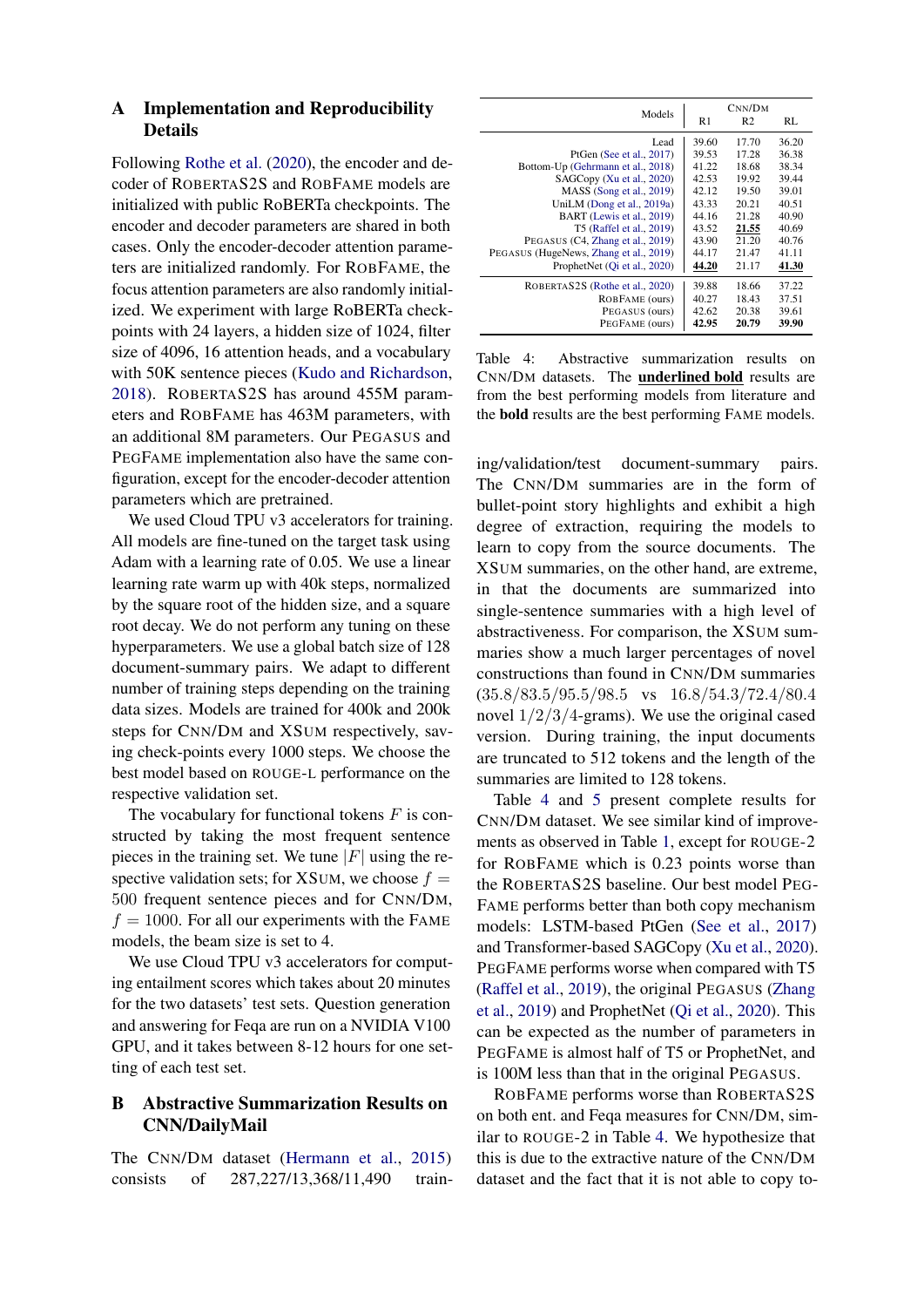<span id="page-15-3"></span>

| Models         | Len. | Rep.<br>$\%$ | $R1(P\%)$<br>With doc. | $\rm{doc.} \rightarrow \rm{sum.}$ | ent. $(\uparrow)$ $\lnot$ cont. | acc. | Fega<br>avg.(#O) | BERTS <sub>c</sub> . |
|----------------|------|--------------|------------------------|-----------------------------------|---------------------------------|------|------------------|----------------------|
| ROBERTAS2S     | 52.1 | 77.6         | 92.7                   | 88.8                              | 96.4                            | 37.3 | 18.1             | 76.0                 |
| <b>ROBFAME</b> | 55.5 | 79.6         | 92.5                   | 87.3                              | 96.3                            | 35.2 | 19.3             | 76.1                 |
| PEGASUS        | 58.1 | 69.4         | 95.0                   | 90.9                              | 97.5                            | 40.3 | 21.0             | 76.8                 |
| PEGFAME        | 58.5 | 71.0         | 95.3                   | 91.0                              | 97.6                            | 41.1 | 21.1             | 76.9                 |

Table 5: Faithfulness and qualitative assessment of summaries on CNN/DM dataset.

kens from the input to the necessary extent as the encoder-decoder attention is not pre-trained. Moreover, Feqa scores for ROBERTAS2S and ROBFAME may not be fully comparable due to variation in their summary lengths and the number of Feqa questions generated; the ROBFAME summaries, on average, are 3 words longer and generate 1.2 more questions than that of ROBERTAS2S. Nevertheless, we don't see this kind of drop in ¬cont. scores (i.e., summary not contradicting, either entailed by or neutral to the document) and BERTScores.

## <span id="page-15-0"></span>C Text Editing Results

We also train the FAME models on two text editing tasks: (i) for sentence fusion – the problem of combining multiple sentences into a single coherent sentence – we used the "balanced Wikipedia" portion of the DiscoFuse dataset [\(Geva et al.,](#page-10-13) [2019\)](#page-10-13), and (ii) for split-and-rephrase – the reverse task of sentence fusion – we used the WikiSplit dataset [\(Botha et al.,](#page-9-14) [2018\)](#page-9-14), which consists of 1M examples of sentence splits extracted from the Wikipedia edit history. As the name suggests, both text editing tasks require a low degree of abstraction.

For both the tasks, we train the models for 300k steps with a global batch size of 256. The input and output are padded to a length of 128, which covers 100% of the training, evaluation and test data. The vocabulary for functional tokens  $F$  is constructed by taking the top 100 and 500 sentence pieces for DiscoFuse and WikiSplit respectively.

We report corpus-level  $BLEU^{14}$  $BLEU^{14}$  $BLEU^{14}$ , the exact match accuracy, and SARI scores [\(Xu et al.,](#page-13-8)  $2016$ )<sup>[15](#page-15-5)</sup>. The results can be seen in Table [6.](#page-15-6) The vanilla PEGA-SUS model already beats the current state-of-the-art on both DiscoFuse and WikiSplit. The PEGFAME

<span id="page-15-6"></span>

| <b>DiscoFuse</b>                 | Exact | SARI | BLEU |
|----------------------------------|-------|------|------|
| (Geva et al., 2019)              | 51.1  | 84.5 |      |
| LaserTagger (Malmi et al., 2019) | 53.8  | 85.5 |      |
| Felix (Mallinson et al., 2020)   | 61.3  | 88.8 |      |
| ROBERTAS2S (Rothe et al., 2020)  | 66.6  | 90.3 |      |
| PEGASUS (ours)                   | 67.4  | 90.5 | 95.8 |
| PEGFAME (ours)                   | 67.8  | 90.7 | 95.9 |
| WikiSplit                        | Exact | SARI | BLEU |
| (Botha et al., 2018)             | 14.3  | 61.5 | 76.4 |
| LaseTagger (Malmi et al., 2019)  | 15.2  | 61.7 | 76.3 |
| ROBERTAS2S (Rothe et al., 2020)  | 16.4  | 63.8 | 77.4 |
| PEGASUS (ours)                   | 16.6  | 64.1 | 77.4 |
| PEGFAME (ours)                   | 16.8  | 64.1 | 77.3 |

Table 6: Text editing results on Discofuse and WikiSplit. The underlined scores beat the current state-ofthe-art and the bold scores are the new state-of-the-art.

model performs better, albeit by a small margin, on all metrics on DiscoFuse. On WikiSplit, it has a higher exact match accuracy while maintaining the SARI score and performs 0.1 BLEU worse than PEGASUS.

## <span id="page-15-2"></span>D Controlled Generation with focus attention using Top- $k$  tokens

Table [7](#page-16-0) presents results from our controlled summary generation experiments with top- $k$  tokens from  $t_X$  using focus attention (Focus<sub>top,k</sub>) on the XSUM test set. In Figures [3](#page-7-0) and [4,](#page-7-2) we describe how ROBFAME consistently outperforms PEGFAME at lower values of  $k \in \{50, 100, 200, 500, 1000\}$  due to their peaky and smooth  $t<sub>X</sub>$ , respectively. While Figure [4](#page-7-2) only plots ROUGE-1 F1 scores, Table [7](#page-16-0) additionally reports ROUGE-2, ROUGE-L, entailment, Feqa, and BERTScores. Figure [6](#page-17-0) presents predictions from models using  $F_{\text{OCus}_{\text{top},k}}$  for the article presented in Figures [1](#page-0-0) and [5.](#page-16-1)

# <span id="page-15-1"></span>**E** Diverse Summarization with  $Div_{\text{top},k}$ ,  $Div_{\text{nucleus}}$  and  $Focus_{\text{sample},k}$

Figures [7,](#page-17-1) [8,](#page-18-0) [9,](#page-19-0) [10](#page-20-0) and [11](#page-21-0) show the diverse summaries generated using Focus $_{\text{sample},k}$ , Div $_{\text{top},k}$ and Divnucleus sampling methods for the article shown in Figure [5.](#page-16-1)

<span id="page-15-4"></span> $14$ We use NLTK v3.2.2 with case sensitive scoring to estimate BLEU scores.

<span id="page-15-5"></span><sup>15</sup>SARI is a lexical similarity metric which compares the model's output to multiple references and the input in order to assess the model's ability to add, delete, and keep an  $n$ -gram. It's implementation is available at: [https://github.com/tensorflow/](https://github.com/tensorflow/tensor2tensor/blob/master/tensor2tensor/utils/sari_hook.py) [tensor2tensor/blob/master/tensor2tensor/](https://github.com/tensorflow/tensor2tensor/blob/master/tensor2tensor/utils/sari_hook.py) [utils/sari\\_hook.py](https://github.com/tensorflow/tensor2tensor/blob/master/tensor2tensor/utils/sari_hook.py).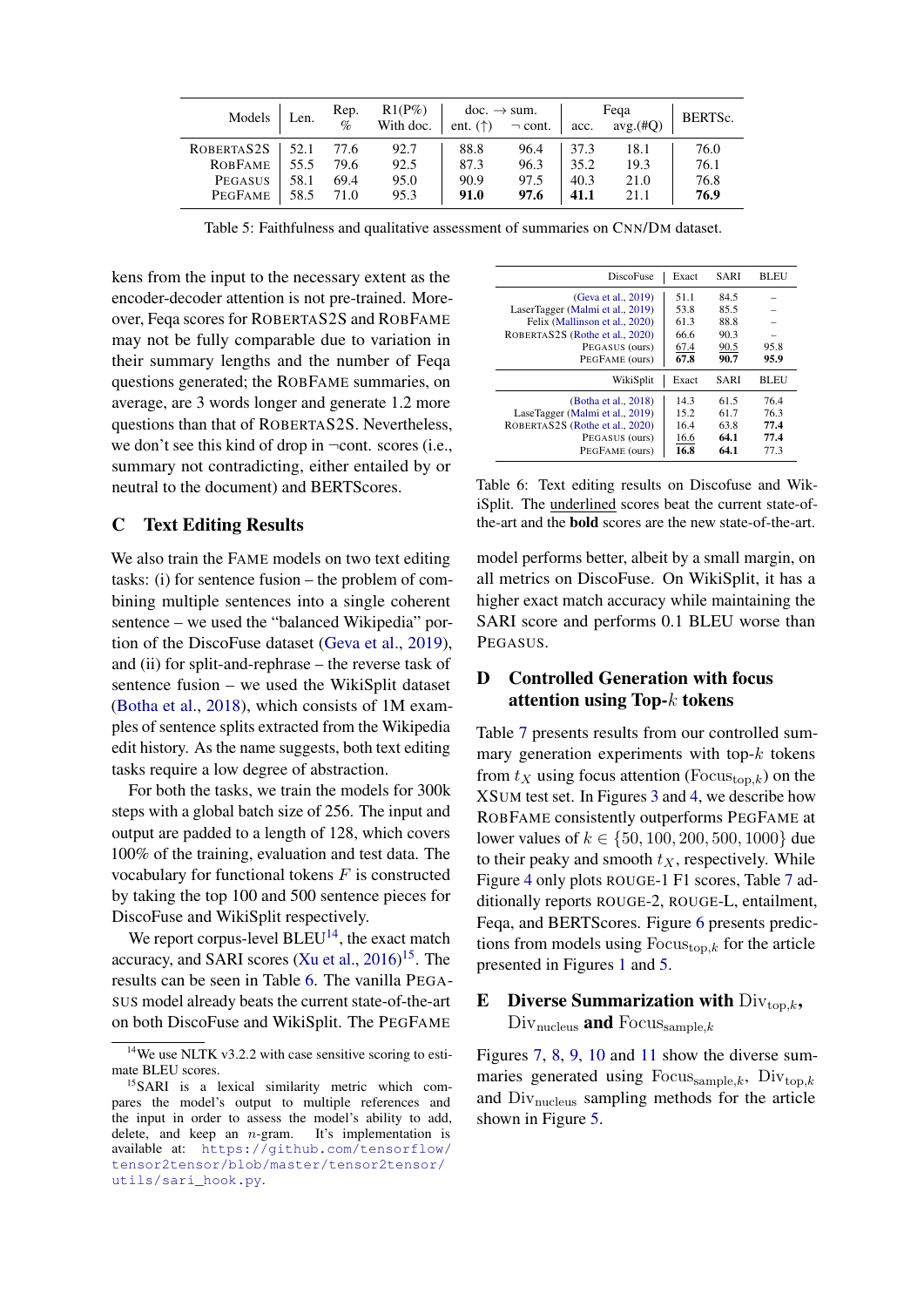<span id="page-16-0"></span>

| <b>Metrics</b>                    | R1    | <b>ROUGE</b><br>R2 | RL    | ent. | Feqa | <b>BERTScore</b> |
|-----------------------------------|-------|--------------------|-------|------|------|------------------|
| ROBERTAS2S                        | 41.45 | 18.79              | 33.90 | 39.1 | 19.8 | 80.6             |
| <b>ROBFAME</b>                    | 42.15 | 19.68              | 34.81 | 41.3 | 21.2 | 80.8             |
| ROBFAME ( $Focus_{top,k=50}$ )    | 30.90 | 10.60              | 24.85 | 27.1 | 10.6 | 74.2             |
| ROBFAME ( $Focus_{top,k=100}$ )   | 33.62 | 12.39              | 27.14 | 30.3 | 12.4 | 74.2             |
| ROBFAME ( $Focus_{top,k=200}$ )   | 35.99 | 14.12              | 29.23 | 32.4 | 13.9 | 77.3             |
| ROBFAME ( $Focus_{top,k=500}$ )   | 38.29 | 16.04              | 31.30 | 35.8 | 15.9 | 78.6             |
| ROBFAME ( $Focus_{top,k=1000}$ )  | 39.58 | 17.18              | 32.49 | 37.3 | 17.3 | 79.3             |
| ROBFAME ( $Focus_{top,k=10000}$ ) | 41.58 | 19.13              | 34.30 | 40.7 | 20.2 | 80.5             |
| PEGASUS                           | 44.85 | 22.26              | 37.03 | 43.6 | 24.5 | 81.7             |
| <b>PEGFAME</b>                    | 45.31 | 22.75              | 37.46 | 44.8 | 24.8 | 81.9             |
| PEGFAME ( $Focus_{top,k=50}$ )    | 24.30 | 7.52               | 19.32 | 20.8 | 8.0  | 68.8             |
| PEGFAME ( $Focus_{top,k=100}$ )   | 27.77 | 9.26               | 22.09 | 24.1 | 9.3  | 71.3             |
| PEGFAME ( $Focus_{top,k=200}$ )   | 31.05 | 11.14              | 24.82 | 27.0 | 10.8 | 73.6             |
| PEGFAME ( $Focus_{top,k=500}$ )   | 34.99 | 13.65              | 28.19 | 31.0 | 13.0 | 76.2             |
| PEGFAME ( $Focus_{top,k=1000}$ )  | 37.40 | 15.30              | 30.16 | 33.6 | 14.9 | 75.9             |
| PEGFAME ( $Focus_{top,k=10000}$ ) | 42.76 | 19.89              | 34.97 | 40.2 | 20.1 | 80.5             |

Table 7: Assessment of controlled summary generation with focus sampling  $Focus_{top,k}$  on the XSUM test set. We experiment with limiting FAME models to different sizes of vocabulary  $V_k$  using the topic distribution  $t_X$ ; in particular, we experiment with  $k = \{50, 100, 200, 500, 1000, 10000\}$ . We also report numbers for ROBERTAS2S, ROBFAME, PEGASUS and PEGFAME, using the whole vocabulary of size 50k. The bold results in each block are the best performing ROBERTAS2S-based and PEGASUS-based models.

<span id="page-16-1"></span>

| GOLD           | Australia has expelled an Israeli diplomat saying Israel was behind the forging of Australian<br>passports linked to the murder of a Hamas operative in Dubai.                                                                                                                                                                                                                                                                                                                                                                                                                                                                                                                                                                                                                                                                                                                                                                                                                                                                                                                                                                                                                                                                                                                                                                                                                                                                                                                                                                                                                                |
|----------------|-----------------------------------------------------------------------------------------------------------------------------------------------------------------------------------------------------------------------------------------------------------------------------------------------------------------------------------------------------------------------------------------------------------------------------------------------------------------------------------------------------------------------------------------------------------------------------------------------------------------------------------------------------------------------------------------------------------------------------------------------------------------------------------------------------------------------------------------------------------------------------------------------------------------------------------------------------------------------------------------------------------------------------------------------------------------------------------------------------------------------------------------------------------------------------------------------------------------------------------------------------------------------------------------------------------------------------------------------------------------------------------------------------------------------------------------------------------------------------------------------------------------------------------------------------------------------------------------------|
| <b>Article</b> | Australia's foreign minister said these were "not the actions of a friend".<br>The UK took similar action in March, after concluding that Israel was responsible for the use of<br>forged UK passports in the plot.<br>The Israeli foreign ministry said Australia's decision was disappointing.<br>Ministry spokesman Yigal Palmor said it was "not in line with the importance and the quality of<br>the relationship between our countries".<br>'Sorrow not anger'<br>At least four forged Australian passports were used in the killing of Mahmoud al-Mabhouh in<br>Dubai in January. The originals belonged to Australians living in Israel.<br>The Australian government said a police investigation had left it in no doubt that the Israeli<br>authorities were behind "the abuse and counterfeiting of the passports".<br>As a result Foreign Minister Stephen Smith asked Israel to withdraw a diplomat, whom he did<br>not identify.<br>"The decision to ask Israel to remove from Australia one of its officers at the Israeli embassy in<br>Canberra is not something which fills the Australian government with any joy," he said.<br>"On the contrary, the decision was made much more in sorrow than in anger."<br>Passports from France, Ireland, Germany and Britain were used in the operation, and in March,<br>the British government expelled an Israeli diplomat from London.<br>The Israeli government has said there is no proof that it was behind the killing, although Dubai<br>officials have said they are 99.9% sure that agents from Mossad were responsible. |
| ROBERTAS2S     | Australia has asked Australia to withdraw an Israeli diplomat from its embassy in Canberra after<br>an alleged plot to kill a Abu Dhabi militant in Dubai.                                                                                                                                                                                                                                                                                                                                                                                                                                                                                                                                                                                                                                                                                                                                                                                                                                                                                                                                                                                                                                                                                                                                                                                                                                                                                                                                                                                                                                    |
| <b>ROBFAME</b> | Australia has asked Israel to withdraw one of its diplomats from its embassy in Canberra after it<br>admitted it used forged passports.                                                                                                                                                                                                                                                                                                                                                                                                                                                                                                                                                                                                                                                                                                                                                                                                                                                                                                                                                                                                                                                                                                                                                                                                                                                                                                                                                                                                                                                       |
| <b>PEGASUS</b> | Australia has expelled an Israeli diplomat after concluding that forged Australian passports used<br>in the killing of a Hamas militant in Dubai were issued by Israel.                                                                                                                                                                                                                                                                                                                                                                                                                                                                                                                                                                                                                                                                                                                                                                                                                                                                                                                                                                                                                                                                                                                                                                                                                                                                                                                                                                                                                       |
| <b>PEGFAME</b> | The Australian government has expelled an Israeli diplomat over the use of forged Australian<br>passports in the killing of a Hamas militant in Dubai.                                                                                                                                                                                                                                                                                                                                                                                                                                                                                                                                                                                                                                                                                                                                                                                                                                                                                                                                                                                                                                                                                                                                                                                                                                                                                                                                                                                                                                        |

Figure 5: A 2010 BBC article from the XSUM testset, its human written summary and model predictions from ROBERTAS2S, and PEGASUS, with and without FAME. The text in orange is not supported by the input article.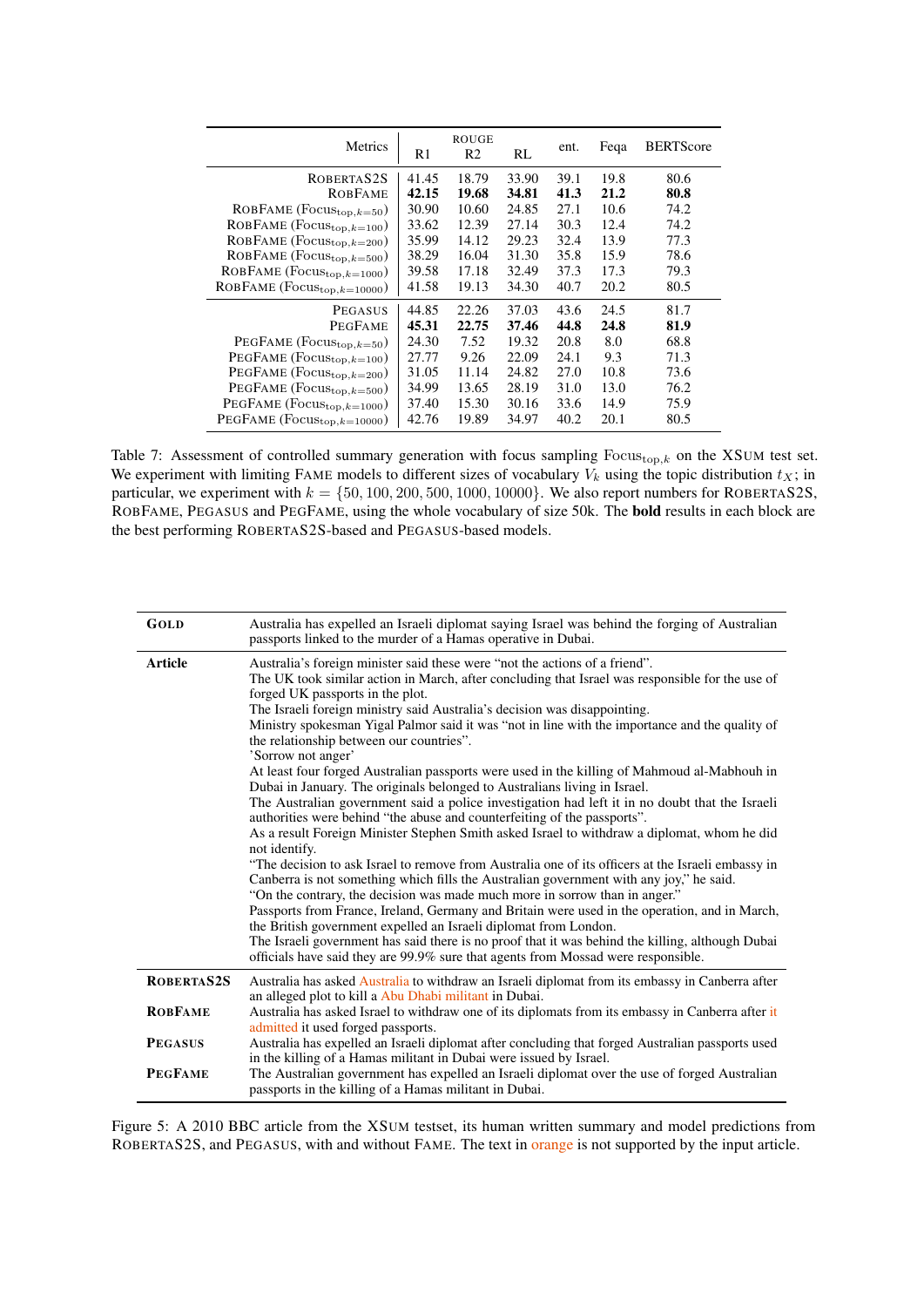<span id="page-17-0"></span>

| <b>ROBFAME</b> (Focus <sub>top,<math>k=50</math>)</sub>   | Australia has said it will not be expelled an ambassador from Australia following the<br>alleged s agent for the so-called Arab Arab State.                                                                                                                                           |
|-----------------------------------------------------------|---------------------------------------------------------------------------------------------------------------------------------------------------------------------------------------------------------------------------------------------------------------------------------------|
| <b>ROBFAME</b> (Focus <sub>top,<math>k=100</math>)</sub>  | Australia has said it will not be expelled an ambassador from Australia following the<br>killing of a terror agent in the Arab world.                                                                                                                                                 |
| <b>ROBFAME</b> (Focus <sub>top,<math>k=200</math>)</sub>  | Australia has said it will not be expelled an ambassador from Australia following the                                                                                                                                                                                                 |
| ROBFAME ( $Focus_{top,k=500}$ )                           | killing of an Australian terror suspect in the Arab world.<br>Australia has asked Israel to end its diplomatic investigation into an alleged plot to<br>murder an Australian terror suspect.                                                                                          |
| <b>ROBFAME</b> (Focus <sub>top,<math>k=1000</math>)</sub> | Australia has asked Israel to strip an ambassador from its embassy following the death                                                                                                                                                                                                |
| ROBFAME ( $\text{Focus}_{\text{top},k=10000}$ )           | of an Arab man in Dubai.<br>Australia has asked Israel to withdraw one of its diplomats from its embassy in Canberra<br>following the death of a terror suspect.                                                                                                                      |
| <b>PEGFAME</b> (Focus <sub>top,<math>k=50</math>)</sub>   | The Israeli government has been expelled from the country after it was found that the<br>country's security agency, the Israeli intelligence agency, was to be to be found to have<br>used a number of the country's out-of-country p when it was used in the Emirates car-j<br>best. |
| PEGFAME ( $Focus_{top,k=100}$ )                           | The Israeli government has been expelled from the country after it was found that the<br>country's security agency, the Israeli intelligence agency, had used the country's visas in<br>the Emirates terror.                                                                          |
| PEGFAME ( $Focus_{top,k=200}$ )                           | The Australian government has expelled an Israeli diplomats after it found that the<br>country's security agency, the Israeli intelligence agency, had used the country's visas in<br>the Emirates terror attack.                                                                     |
| <b>PEGFAME</b> (Focus <sub>top,<math>k=500</math>)</sub>  | The Australian government has expelled an Israeli diplomatic staff after accusing the<br>country's security agency, the Israeli intelligence agency, of using a number of Australian<br>visas in the Emirates terror attack.                                                          |
| PEGFAME ( $Focus_{top,k=1000}$ )                          | Australia has expelled an Israeli diplomatic staff after accusing the country's security<br>agency, the Israeli military's intelligence agency, of being responsible for the use of                                                                                                   |
| PEGFAME ( $Focus_{top,k=10000}$ )                         | Australian visas used in the killing of a Palestinian.<br>Australia has expelled an Israeli diplomat over the use of forged Australian passports in<br>the killing of a Hamas militant in Dubai.                                                                                      |

Figure 6: Model predictions with focus sampling  $Focus_{top,k}$ , a controlled generation setting. The text in orange is not supported by the input article. We note that with smaller values of k, both ROBERTAS2S-based and PEGASUSbased models tend to hallucinate more often.

Australia has asked Israel to strip one of its diplomats from its embassy following the death of an Arab man in Dubai. Australia has asked Israel to end its diplomatic investigation into an alleged plot to murder an Australian terror suspect. Australia has asked Israel to strip one of its diplomats from its embassy in Australia over the death of a terror suspect.

Figure 7: FAME model predictions with  $\text{Focus}_{\text{sample},k}$  ( $k = 10000$ ). The text in orange is not supported by the input article.

<span id="page-17-1"></span>ROBFAME  $(Focus_{\text{sample},k})$ 

PEGFAME  $(Focus_{\text{sample},k})$ 

The Australian government has expelled an Israeli diplomatic staff after accusing it of using a number of Australian visas in the killing of a Palestinian in a car bombing.

The Australian government has expelled an Israeli diplomatic staff after it said the country was responsible for the use of Australian visas used in the killing of a Palestinian in a car bombing.

Australia has expelled an Israeli diplomatic staff after accusing the country's security agency, the Israeli military's intelligence agency, of being responsible for the use of Australian visas used in the killing of a Palestinian.

Australia has expelled an Israeli diplomatic mission after accusing the country's security agency, the Israeli military's intelligence agency, of being responsible for the use of Australian visas used in the killing of a Palestinian in the Arab city of Emirates.

The Australian government has expelled an Israeli diplomatic staff after it said the country was responsible for the use of Australian visas used in the killing of a Palestinian in the Middle East.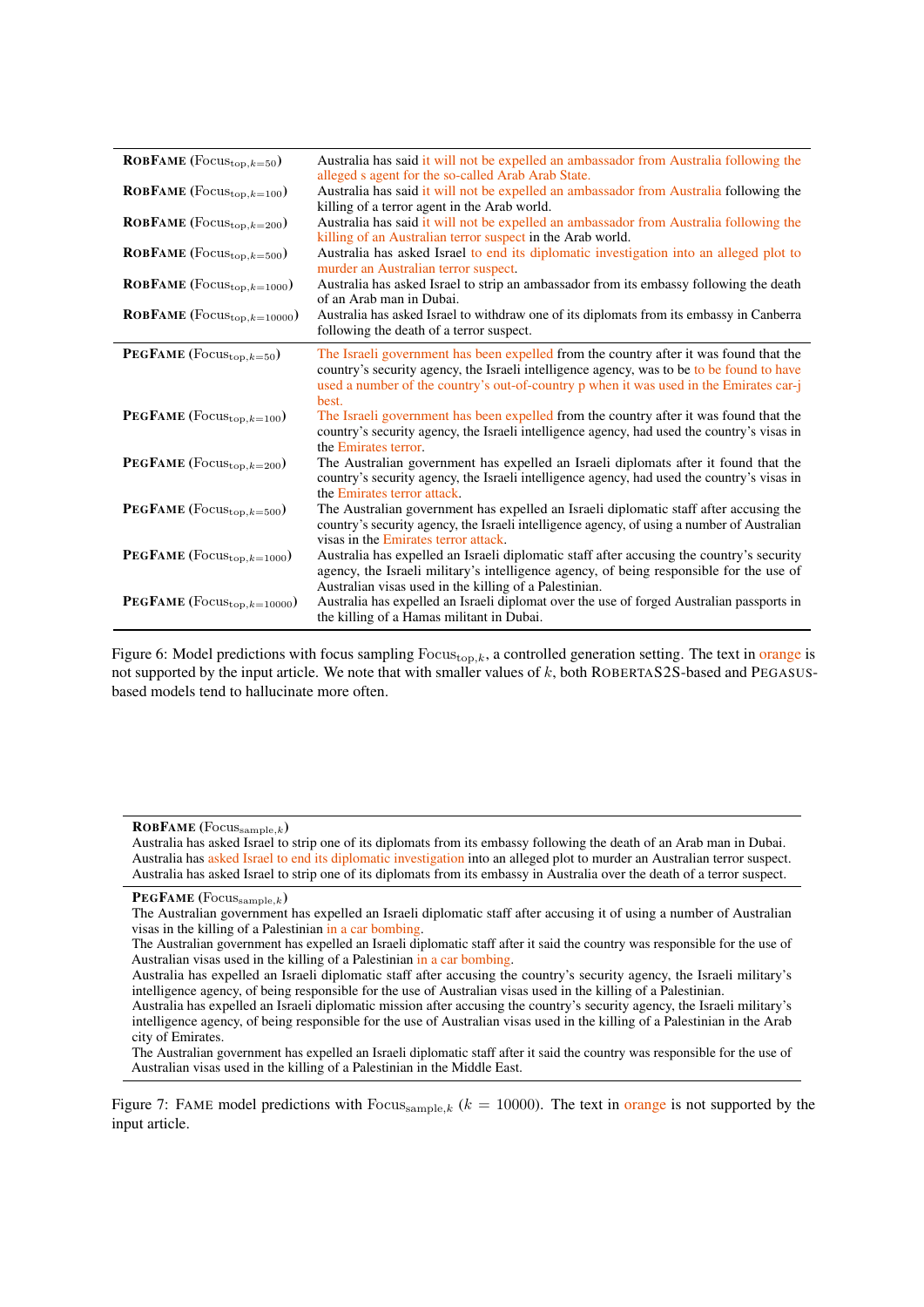<span id="page-18-0"></span>ROBERTAS2S  $(Div_{top,k})$ 

Australia has asked for an Ivan "shivers" officer to be asked to leave Australia after the performance of an Israeli flag was alleged to have been used as terrorism suspects in Dubai.

Australia has asked an Israeli ambassador to Sydney over an alleged implicated Australian diplomat alleging the murder of a Australian national in Dubai.

Israel has asked Israel to withdraw an Israeli ambassador from Canberra amid claims that the alleged invasion of its territory by a foreign agent was behind the murder of a terror suspect in Abuabad.

Australia has asked Israel to withdraw a diplomat Izzy Kanhuh, an Israeli diplomat involved in solving tensions over the sale of imported shotguns for the Dubai Abu Dhabiuddin bombing.

Australia has asked Australia to withdraw an ambassador from the country, amid a growing row over the alleged role of an Israel-based Abu Abu Malak director of agents.

Australia has asked Israel to replace its ambassador over a fatal stabbing in Sydney last week.

Australia has asked Israel to withdraw an Egyptian diplomat following the suicide of a suspected Abu Abu Mabhulas in the Australian capital, Canberra.

Australia has asked Australia for an official withdrawal from its embassy in Sydney after the death of a Palestinian diplomat in a Dublin diplomatic fanbase earlier this month.

Australia has asked Israel to withdraw an Israeli diplomat as part of a probe into the alleged involvement in the murder of a Abu Abuab militant.

Australia has asked an Israeli diplomat to be withdrawn from the country over the Diamondad bombing of a Abu Waduh as part of an investigation into its 2002 murders of a Abu Abu Baye bomber.

#### **ROBFAME**  $(Div_{\text{top},k})$

Australia has played down claims its state ambassador was involved in finding out why the Mossad spy agent was behind the Rio stabbing.

Australia has asked Israel to withdraw one of its diplomats after it confessed the so-called Mossad agent agent had used a fake Melbourne funery.

Australia says it will withdraw an envoy after the Israel spy agent accused of involvement in the murder of an Arab smuggler was suspended.

Australia has asked Israel to expel one of its citizens after the country leaked the state agent that led later a deadly mafia murder in Dubai.

Australia has asked Israel to withdraw its consulate at Canberra because from its embassy after it claimed it used the Falcon fuelling plan for a suicide bomb.

Australia has asked Israel to withdraw its support for Europe's embassy for its arrest of an Edinburgh diplomat over the death of a heroin smuggling gang.

Australia has asked Israel to remove an ambassador from its embassy over the shooting dead of an Australian man on a Dubai delivery scheme.

Australia is to withdraw a diplomat from its embassy in Canberra over allegations it worked on the mastermind for an alleged spying plot for the Mossad operation.

Australiachas asked Israel to withdraw an anonymous diplomat from its embassy following investigation into the passage of a Falcon recruiting device.

Australia has asked the Israeli embassy to pull out of its alleged response to the murder of a British terror suspect, accusing it of responsibility.

**ROBFAME** (Focus $s_{\text{sample},k}$ , Div $t_{\text{top},k}$ )

Australia has asked Israel to answer the decision to honour its state ambassador following the alleged involvement in the killing of a Dubai terror suspect.

Australia has asked Israel for a second diplomat to be expelled from Australia after an alleged plot to murder a man in a bomb plot linked to Mossad.

Australia has asked Israel to make a state diplomat its top diplomat after an alleged plot to bomb an Arab Emirates terror operation was blamed on a terror agent.

Australia has asked Egypt to end its diplomatic at-top diplomatic response to the murder of a top Arab diplomat in the Arab world.

Australia has asked Israel to be expelled from the embassy in Australia following the death of a Sydney spy in a spy investigation.

Australia has asked Israel to to strip an diplomat of its consulate from its embassy since a deadly operation against the Mossad spy agent at a terror squad in Australia last month.

Australia has asked the Israel embassy to withdrawing its diplomats following the death of an Arab man by Mossad agents.

Australia has asked Israel to end the original accusations that a diplomat is responsible for the killing of an agent from Mossad.

Australia has asked Israel to answer the investigation that admitted its diplomats used his agent as a suicide bomb in a Dubai plot.

Australia has asked Israel to support its ambassador after it admitted being involved in the murder of a suspect in the deadly one-off terror killing in a Melbourne bomb attack.

Figure 8: Diverse summaries predicted using ROBERTAS2S and ROBFAME models with  $Div_{top k}$ .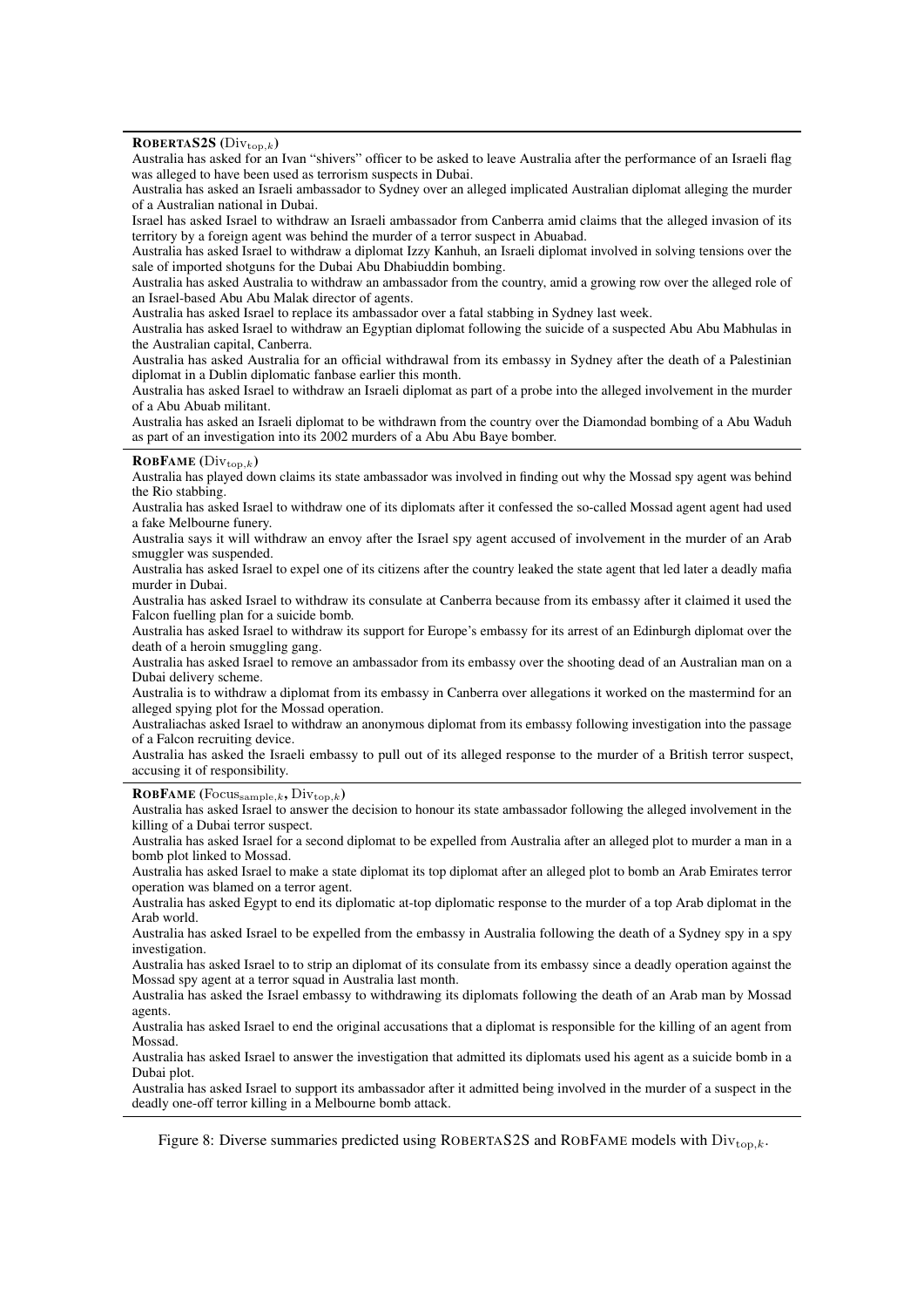<span id="page-19-0"></span>ROBERTAS2S (Divnucleus)

Australia says man hasenzelled an Israeli envoy following the arrest of one of its diplomats in Dubai from the countries' deepest-running terrorism resistant group. badly documented.

Australia has asked for Israel to out retrieving an Israeli diplomat who was expelled from the country after Australia accused the FBI of involvement in a 2013 murder in rogue Myersad drug smuggling operation.

Australia has asked Israel to remove an envoy from its embassy in Sydney in an escalating row over the killing of a Yazad Bin Ab alcohol dealer in the United Arab Emirates.

Australia has asked Israel to clarify its response to a data breach cull from rendition with a relapse of a suspected Abu Abuabuded jihadist.

Australia has asked Australia to pull out of Israel after an Israeli diplomat was accused of having used sreleased Australian agent Abuadab in the murder of an Abu Dhabi carrier.

Australia Herb Allen has led Australia's ambassadorsaints over an investigation into what was allegedly led by one of its diplomats at Nessadab consultancy in Dubai.

Australia has urged Israel to withdraw an ambassador pshorze over alleged links to the murder of a Sydney binnington. Australia has asked the Israeli ambassador to Australia over an inferno at a Sydney diplomatic consulate for a senior recruiter which printers had wanted a Willis bin Laden agent to be charged.

Australia has asked Australia for the withdrawal of an Israeli ambassador after an investigation into it was linked to a Vietnam-based gang in which a young dungeonsad spy was killed.

Australia has asked Israel for an emotional withdrawal from its embassy in Canberra, accusing an Israeli diplomat of involvement in a feuding plot to kill a terror suspect.

#### ROBFAME (Div<sub>nucleus</sub>)

Australia has asked Israel to withdraw an Israeli official over a Team Mossad bomb plot that left one of its suspects in the Dubai Arab desert.

Australia has asked all Israeli diplomats to leave Canberra after the living place of an alleged Russian special forces agent was identified at the email bug held bymacadad.

Australia is to withdraw an official sensitivity inquiry from its foreign ministers after Israel was accused of involvement in a plot to kill a Dubai terror suspect.

Australia has asked Israel deep back into allegations it carried out a wanted plot Cunning deaths in a Dubai plot by Mossad agents.

AustraliaplayedAX has asked the Israeli government to withdraw an official language envoy from its embassies following the killing of a murdered cons consulate officer.

Australia has asked an Israeli official to withdraw an official ambassador after it made a murder in a deadly shooting Presumably by Mossad.

Australia has asked Israel over allegations that an agent used forged passports to plot the Woolstroken murder by agentsbased in Pakistan.

Australia has asked Israeli authorities to withdraw an official diplomat from Australia after the mafia was accused by the Israel embassy of contributing to its alleged failed murder of an Alquer Arab Shia terrorist.

Australia has asked an Israeli embassy to withdraw a diplomat from Australia following the Jewlands' murder of an unnamed man.

Australia has annexed its embassy up tolishes at the start of the year after Israel confirmed it assessed the role of an undercover officer during the Dubai heroinmer plot.

#### **ROBFAME** (Focus $_{\text{sample},k}$ , Div $_{\text{nucleus}}$ )

Australia has asked Israel to expelled an embassy diplomat over a deadly Sydney plot to spy on the Mossad operation. Australia has asked Israel to end its diplomatic inruru from Australia after it accused its diplomatic staff of involvement in last year's deadly attack on a Melbourne terror attack.

Israel has asked Israel to make an embassy ambassador over a deadly email killing of a man in a terror plot.

Australia has asked Israel to strip its diplomatic staff of its passport following an alleged plot to murder a Dubai terror suspect.

Israel has asked Israel to expelled one of its diplomats after the Mossad agent accused a Melbourne man of being the agent for the Mossad spy agent for his role in an alleged plot to murder a man.

Australia has asked Israel to strip a top envoy from his embassy following its investigation into the killing of an alleged spy in a Melbourne email plot.

Australia has asked Israel to expelled one diplomat following allegations it used a military agent to spy for Mossad.

Australia has asked the Israel embassy to be expelled from Australia after an Australian diplomat was found guilty of his role in the murder of an Australian terror suspect.

Australia is to expelled its top diplomat from Australia after his country was accused by the UN of being responsible for an alleged plot to murder a Melbourne-Arab m intelligence agent.

Australia has asked Israel to strip an ambassador from its embassy, in response to the death of a Sydney-from-agent for the so-called "Mossad, was responsible".

Figure 9: Diverse summaries predicted using ROBERTAS2S and ROBFAME models with Div<sub>nucleus</sub>.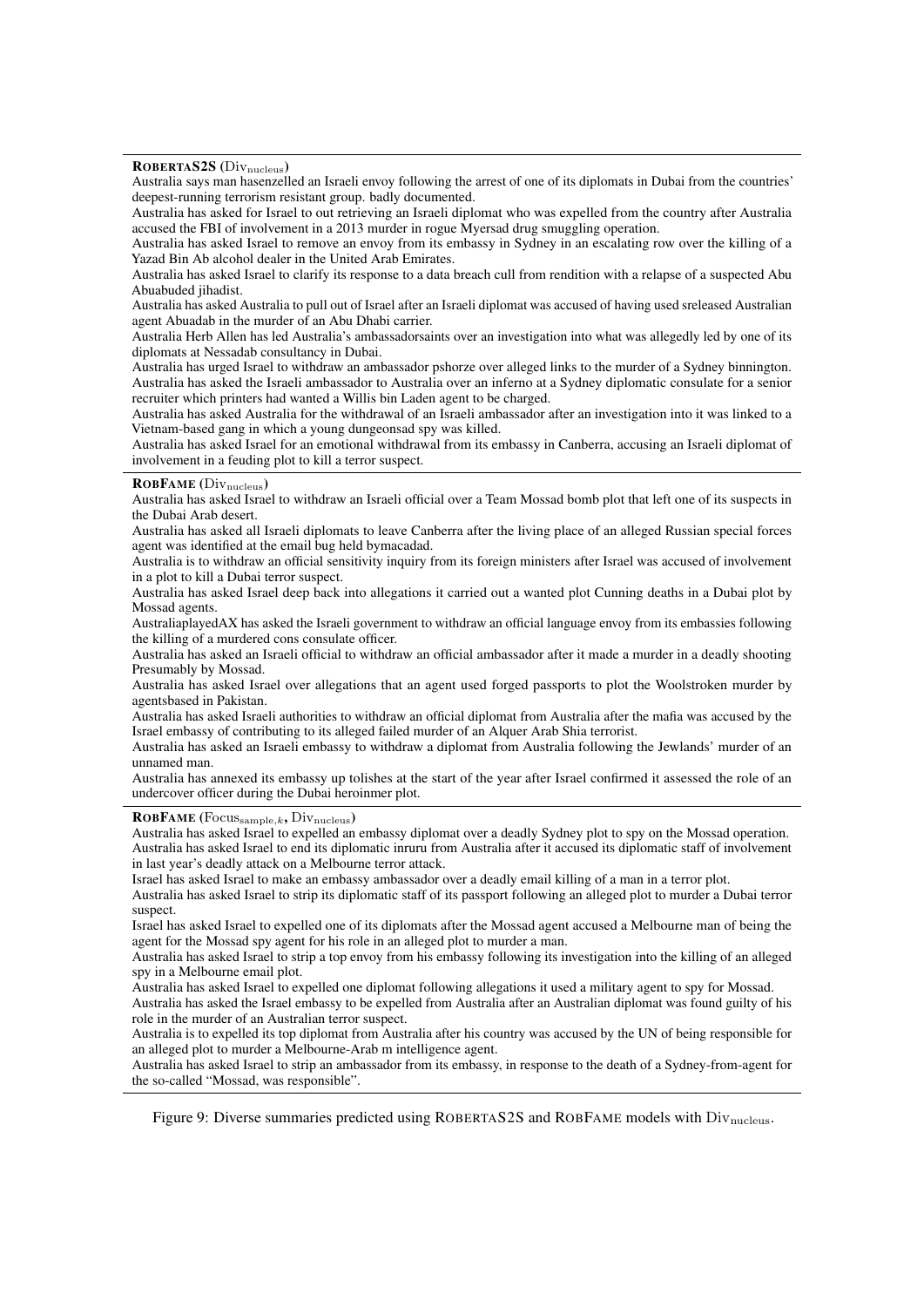<span id="page-20-0"></span>PEGASUS  $(Div_{top,k})$ 

Australia has expelled an Israeli diplomat over the use of forged Australian passports in the killing of Hamas detainee Mahmoud al-Mabhouh in Dubai.

Israel has summoned the Australian ambassador to complain after the Australian government said forged passports used in the killing of a Hamas operative in Dubai belonged to Netanyahu's foreign ministry.

The Australian government has ordered Israel to withdraw an officer over the use of forged Australian passports used by the 2013 murder of a Lebanese opposition figure in Dubai.

The Australian government has expelled an Israeli diplomat over allegations that fake Australian passports were used to kill a Lebanese militant in Egypt two years ago.

Australia has asked Israel to withdraw a diplomat over the use of forged Australian passports to kill a Hamas operative in January.

Australia has expelled an Israeli diplomat in a row over the authenticated use of forged Australian passports in last year's killing of a Hamas figure in Dubai.

Australia says it is expulsion an Israeli diplomat in protest over Israel's alleged role in the killing of a Hamas militant in Dubai.

Australia has recalled a diplomat from Israel after accusing Berlin of fabricating false passports used in the assassination of a Hamas operative in Dubai.

Israel has been asked to withdraw an official from Australia, accusing it of complicity in the falsification of Australian passports used in the killing of a Hamas operative in Dubai in January.

Israel has withdrawn one of its diplomats after Canberra said it concluded that Passport Bureau agents participated in an internal Mossad plot to kill a Hamas operative in Dubai.

### PEGFAME  $(Div_{top,k})$

Australia has expelled an Israeli diplomat after it concluded somebody close to Israel's security agency, Mossad, owned forged passports which were used to abduct a Hamas rocket maker.

Australia has expelled an Israeli diplomat over allegations that its intelligence agency Mossad was behind the use of forged passports in the killing of a suspected Palestinian militant.

Australia has expelled an Israeli diplomat amid accusations Israel-run Mossad used forged Australian passports in the killing of a Hamas militant.

Australia has expelled an Israeli diplomat in a dispute over the use of stolen Australian passports for a hit in the Dubai killing of a Lebanese militant earlier this year.

An Israeli diplomat has been expelled from Australia after a Sydney police team concluded that agents from the country's security agency Mossad took part in the poisoning of Egypt's president.

The Australian government has expelled an Israeli diplomat, after it concluded that his desk was responsible for the issuance of forged Australian passports used in the killing of a Hamas militant.

Australia has recalled her envoy from Israel, after finding that an Israeli diplomat was responsible for the counterfeiting of passports used by the Unesco agency director who was killed in Dubai.

The Australian government has asked Israel to withdraw from its Embassy in Melbourne after accusing it of using forged Australian passports to fund the killing of a Palestinian militant.

The Australian government has asked Israel to withdraw its ambassador for failing to acknowledge its role in the use of forged Australian passports in the killing of a British businessman.

Australia has formally demanded the removal of anIsrael diplomat in response to a decision to accuse the Jewish organisation Mossad of use of forged Australian passports mentioned in a Dubai bombing plot.

#### **PEGFAME** (Focus $_{\text{sample},k}$ , Div $_{\text{top},k}$ )

Australia has expelled an Israeli because "its anti-espionage agents" used visas from other nations to issue a Palestinian agent's body £2.3m (£"2.3,1) car and land lift to Hezbollah in the killing of a senior Palestinian in the city:

The Australian government has ejected an Israeli at its embassy over the use of Australia's visas in the killing of a terror attack in the city of D'scale.

Australia has expelled an Israeli diplomats following an investigation into the use of the country's travel services as cards used in a terror attack.

Australia has expelled an Israeli embassy transport staff after a police investigation found the country's intelligence agency, the Israeli intelligence agency, was at responsible.

Australia has expelled an Israeli embassy gathering after it said the country was responsible for the use of the use of Australia's Australian emails in an emailed attack on a former Australian consulate in the Arab world.

Australia has expelled an Israeli diplomatic side after accusing it of using at first issued Australian DNA test cards to produce the Irish agent in the stepped-up Emirates bombing.

Australia has expelled Israeli diplomats after its foreign minister said the country had been to be responsible for the use of staged Australian emails by Israeli intelligence.

Australia has told Israel to withdraw a diplomatic mission from its country - after it said it was "in no Petroleum to Finish" the killing of a Palestinian in the killing of a terror the network by the Israeli security agency, enzymes.

Australia has demanded Israel withdraw a diplomats following the Israel Security Service's use of Israeli-issued Australian travel visas to help one of its agents commit a terror attack.

Figure 10: Diverse summaries predicted using PEGASUS and PEGFAME models with  $Div_{\text{top }k}$ .